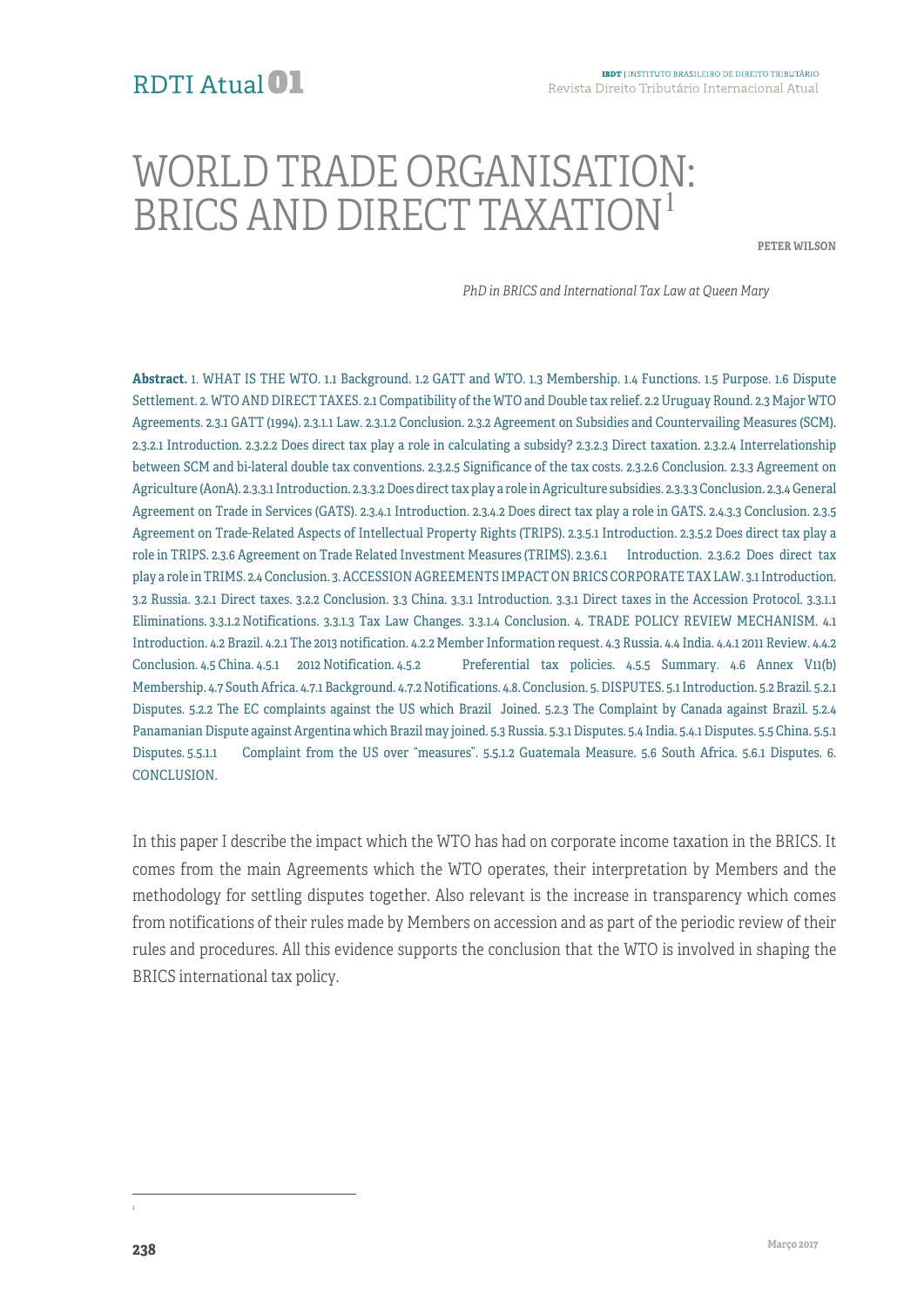# I. WHAT IS THE WTO

#### 1.1 Background:

The WTO can trace its history to the end of World War II, when the United States and Allied Forces planned to establish a new world order through three international institutions designed to liberalize trade and payments.

The International Monetary Fund (IMF) was formed to facilitate international payments.

While Europe and Japan wished to rebuild their production capability, they accepted this would require substantial foreign capital and without an international order to facilitate it, the objective would be doomed. The International Bank for Reconstruction and Development (IBRD, now the World Bank) was born to deal with this.

To facilitate the free trade which was necessary to encourage the relocation of the assets needed in the reconstruction and then to export the manufactured goods, they planned to create an International Trade Organization (ITO) but the General Agreement on Tariffs and Trade (GATT)<sup>2</sup> evolved instead.

#### 1.2 GATT and WTO

On 1 January 1995, GATT 1947 evolved into GATT 1994 and the WTO,  $3$  and has been at the centre of global trading negotiations $4$  ever since.

In 1947, GATT had been formed as a multilateral agreement to assist in the "substantial reduction of tariffs and other trade barriers and the elimination of preferences, on a reciprocal and mutually advantageous basis". It was a provisional agreement entered into by the contracting parties with no legal enforcement power but the WTO was formed as a binding permanent agreement with Members.

#### 1.3 Membership:

At formation in 1994, WTO admitted 75 of the former GATT 1947 Members together with the European Communities. The 52 remaining GATT 1947 Members re-joined the WTO in the following two years. At the time of writing, there are 159  $WTO<sup>5</sup>$  Members with Russia and Vanuatu acceding in 2012. There are 21 countries with Observer status.<sup>6</sup> At a total complement of 159 and a potential of 180, this means most countries would be members.

<sup>1</sup> 2Gatt was established in 1948

<sup>3</sup>The 1947 GATT wording is still in effect but is now under the WTO framework, subject to the modifications of GATT 1994

<sup>4</sup>The BBC lists some of the more important milestones in the evolution of the GATT into the WTO and beyond at http://news.bbc.co.uk/1/hi/world/europe/country\_profiles/2430089.stm 5As at 2 March 2013

<sup>6</sup>An Observer must start accession for membership within 5 years from commencing the Observer status, except for the Holy See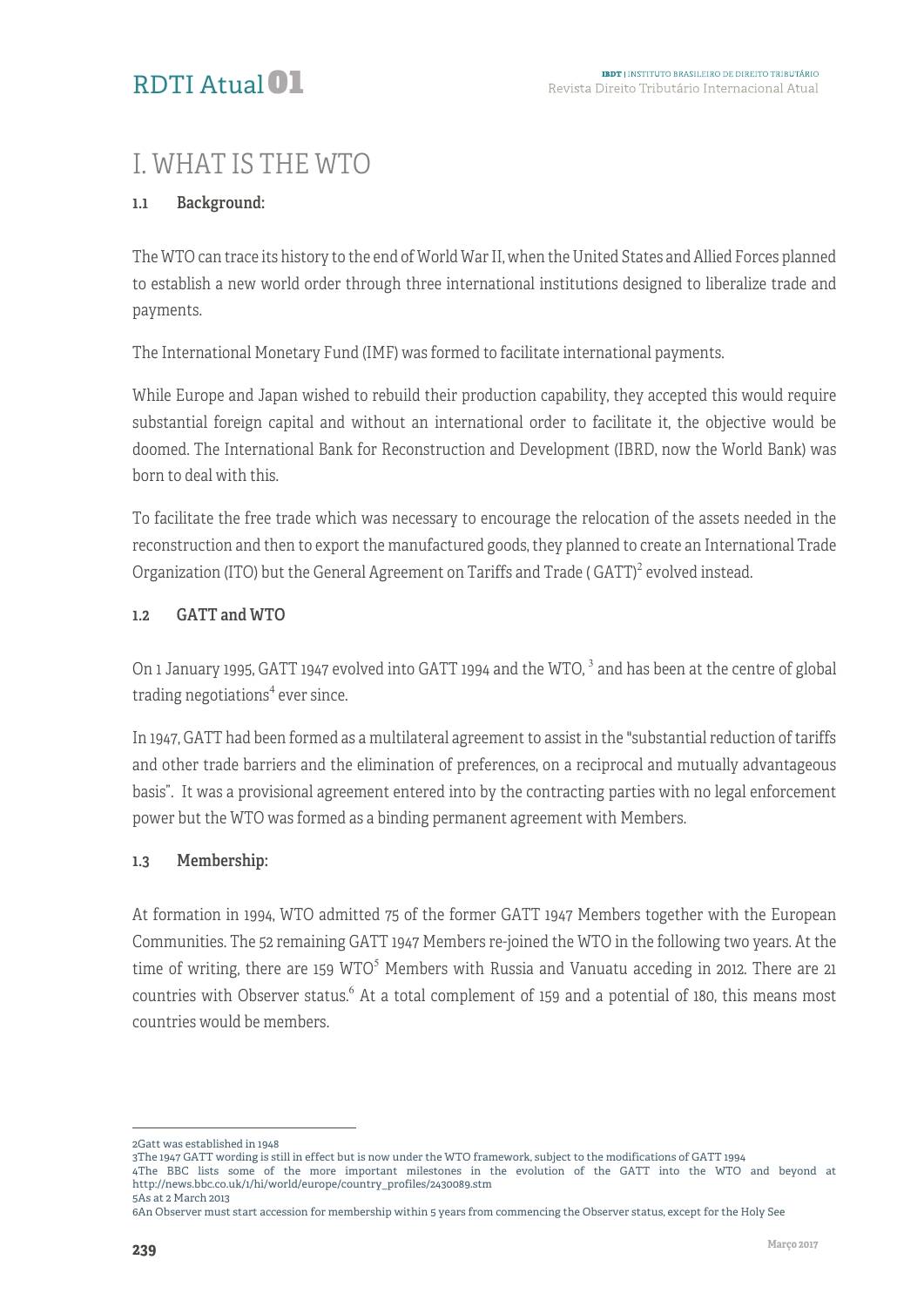#### 1.4 Functions:

One of the main differences between GATT and the WTO is that while GATT 1947 was a body of rules agreed upon by nations, the WTO is an institution. This change of form led to a change of functions with the WTO now dealing not only with the management of international trading of goods but also with international services $^7$ , agriculture and intellectual property. $^8$ 

At the core is the requirement to ensure that domestic and international businesses are treated equally with respect to export production and for nationals of one country to be given no less favourable treatment than that given to nationals of another country.

Although GATT 1994 gave rise to multilateral agreements as the means of binding its Members, some plurilateral agreements<sup>9</sup> were formed,<sup>10</sup> but because this led to selective trading two of the four plurilateral agreements have been repealed. This is not to say though that plurilateral agreements are dead as some leading commentators suggest. $^{11}$ 

#### 1.5 Purpose:

The WTO's purpose is liberalizing world trade through Member States negotiating trade agreements with other Member States which provide the legal ground-rules for international commerce. The trade agreements are contracts which bind the Member States to keep their trade policies within agreed limits. The Agreements, through transparency and predictability, help producers of goods and services, exporters and importers to conduct their business within the rules while simultaneously allowing Governments to meet social and environmental objectives.

#### 1.6 Dispute Settlement:

Conflict arises when a Member adopts a different interpretation of a provision in one of the Agreements to that adopted by another Member. Consultations based on legal principles and an agreed timetable take place and where they do not lead to a voluntary resolution, the Complainant (sometimes joined by other Member States) can request a Panel be established<sup>12</sup> by the Dispute Settlement Body (DSB).<sup>13</sup>

10They were principally established in the Tokyo Round 11Baldwin Richard in "Bilateralism and plurilateralism: Rethinking trade integration for the 21st century"

<u>.</u>

<sup>7</sup> General Agreement of Trade in Services

<sup>8</sup>The Trade Related Aspects of Intellectual Rights Agreement

<sup>9</sup>The 4 plurilateral agreements covered trade in civil aircraft, government procurement, dairy products and bovine meat. The bovine meat and dairy agreements were terminated in 1997 and not all Members were members of each

Graduate Institute, Geneva,Wilton Park 7 February 2012

<sup>12</sup>Panels normally consist of three people having relevant background and experience from Members independent to the dispute. 13As an alternative, the parties may follow an alternative dispute settlement procedure including conciliation, mediation and arbitration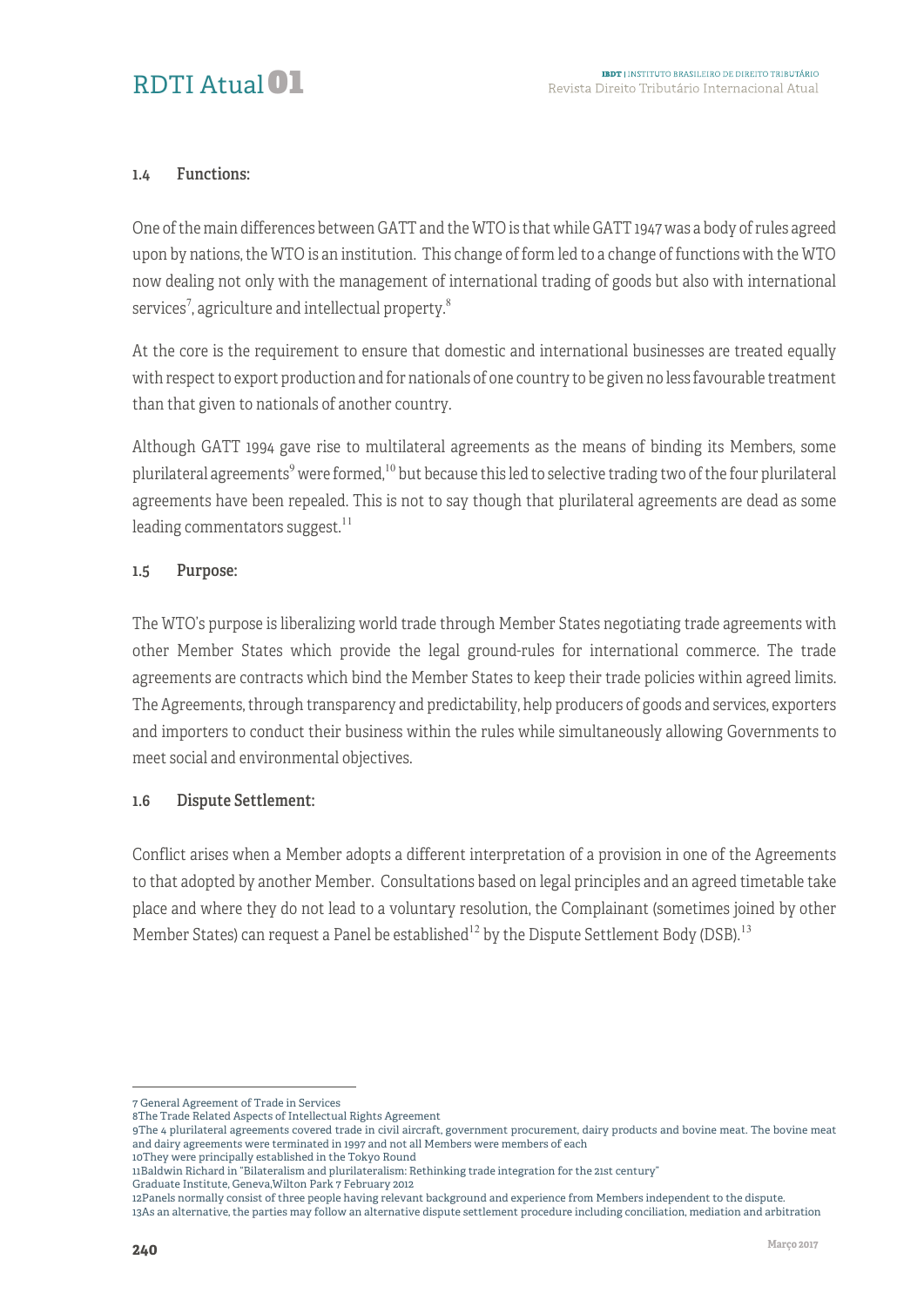The Panel<sup>14</sup> should complete its report within six months or, when there is urgency, within three months ( but these times can be extended) and the DSB then takes a decision no later than 20 days later. Not more than 60 days after issuance, the report is adopted by the DSB unless either the DSB decides not to adopt it or a Member notifies an intention to appeal.

The Appellate Body (AB) consists of seven members with three serving on any one case and with Members being able to nominate persons for AB membership. The appeal is limited to the issues of law and assumptions covered in the Panel's report and it must be concluded not more than 60 days from the date the Member formally notifies its decision to appeal.

The AB's report is adopted by the DSB and unconditionally accepted by the Members in the dispute within 30 days following its issuance, unless the DSB fails to accept the report. Assuming the AB's report has been adopted by the DSB, the complained to Member must advise the complainant how it proposes to implement the recommendations. If it is impracticable to comply immediately with any or all of the requirements, the Member will be granted reasonable grace but the DSB will keep the matter under constant surveillance. Should the Member not implement the settlement then a further hearing can take place.

# II. WTO AND DIRECT TAXES

#### 2.1 Compatibility of the WTO and Double tax relief:

The similarity between the driving forces behind the WTO and the international tax governance organisations ( principally the OECD and UN) are not superficially apparent to most except when considering how each seeks to reduce the barriers to international trade.

The WTO requires Members to reduce indirect taxes, subsidies and non-tax matters (known as non-tariff barriers-NTB) which impede the free movement of goods and services (i.e. tariffs)<sup>15</sup> which sovereign states reduce the incidence of double taxation because they believe it is a barrier to international trade concerning production profits, finance and capital<sup>16</sup>.

The reduction of tariffs and NTB are dealt with multilaterally by GATT and the other Agreements. The avoidance of double taxation on finance, capital and production profits takes place unilaterally when a country reduces its taxes<sup>17</sup> by amending its own laws, or bi-laterally, through Double Tax Conventions (DTC's) based on one of the OECD<sup>18</sup> or UN<sup>19</sup> Models or on one of a growing number of other Models<sup>20</sup> depending on country's geographical location and socio-political grouping.

- 16Para 1 and 2 of the Introduction to the Commentary to the OECD Model 2012
- 17By granting unilateral foreign tax credits, tax sparing or exemption
- 18 OECD Model Tax Convention on Income and Capital 2010-2012
- 19 United Nations Model Double Taxation Convention 2011

<sup>1</sup> 14The Panel members are normally jointly selected by the Parties but should compromise not be reached then the DSB makes the choice 15 Daly M, The WTO and Direct Taxation, Discussion Paper No 9, Geneva, Switzerland, 2005

<sup>20</sup> United States, Russia, Netherlands amongst others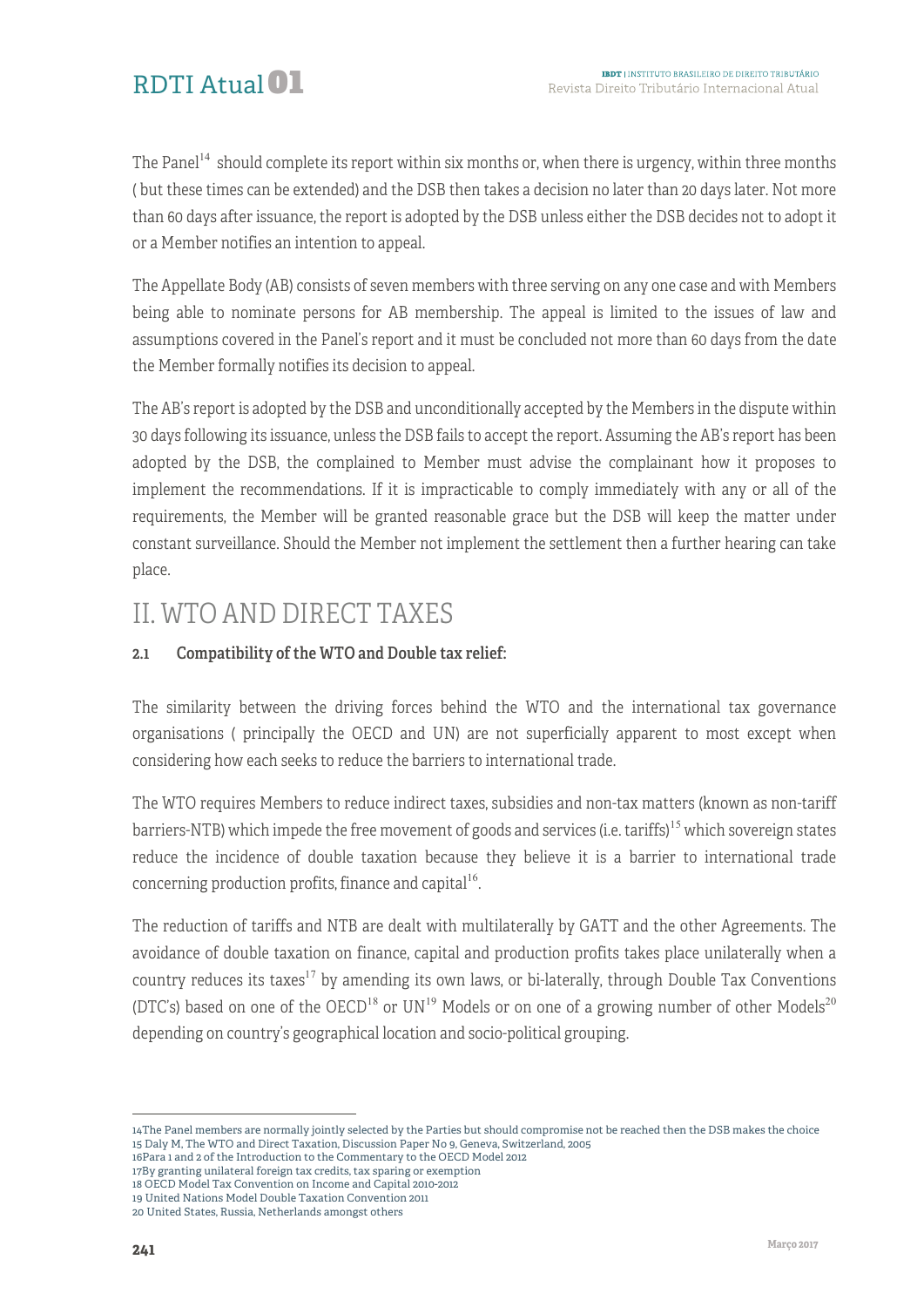

Negotiators of bi-lateral DTC's identified long ago that double taxation represented a serious obstacle to maximising import substituting foreign direct investment. This realisation led to a proliferation of DTC's to reduce the source country withholding taxes on payments made to a non-resident, on capital gains and the like as well as avoiding double taxation.

All this means there is substantial similarity in the fundamental objective of the OECD and UN as evidenced in the Model Double Tax Conventions and the Commentaries<sup>21</sup> and the WTO objective. While the DTC's focus on juridical double taxation (i.e. taxation on the same entity's income or capital in two countries), the OECD Commentary tells us about the "harmful effects on the exchange of goods and services and the movement of capital, technology, and persons and it is scarcely necessary to stress the importance of removing the obstacles that double taxation presents to the development of economic relations between countries."

Not unexpectedly, Members react to the loss of revenue from the reduction of tariffs by creating tax revenue another way. One such instance discussed by Slemrod, is the Irish situation where after removing tariffs, adjustments were made to direct taxation and incentives. $22$ 

#### 1.3 Uruguay Round

The 1993 Uruguay Round brought into existence a number of Agreements to support GATT containing countervailing measures to financially penalise a Member which had granted a specific subsidy to encourage domestic production of goods and services at the expense of imported goods and services. In an extremely important concession to Member sovereignty, the Subsidies and Countervailing Measures Agreement<sup>23</sup> excluded from the subsidy definition, any setting or change in a generally applicable tax rate.

This carve out was generally thought to mean that the WTO had no relevance or impact on direct taxation but in 2005 Daley wrote that the international community now understood the WTO's role in reducing the impact of direct taxation in inhibiting the international movement of goods, services, capital, persons and technology was not just about tax rates, but was about the principles and procedures behind those rates.

These provisions meant that a country's Sovereign right to amend its own tax laws was fettered by the WTO where there was inconsistency between the Member's internal taxation laws and the WTO's requirements.<sup>24</sup> This happened from the settlement terms adopted by Members, or where agreement was not possible, from the terms of the Reports issued by the Panel or the Appellate Body.

<sup>1</sup> 21 OECD Commentary on the Model Conventions of 1977 and 1992, incorporating changes from 1994 to 2012

<sup>22</sup> Slemrod, JB, 1995. "Free Trade Taxation and Protectionist Taxation", International Tax and Public Finance, pp 471-489 23Article 2(2) of Agreement on Subsidies and Countervailing Measures

<sup>24</sup>Daly, M, WTO and Direct Taxation, ibid, p2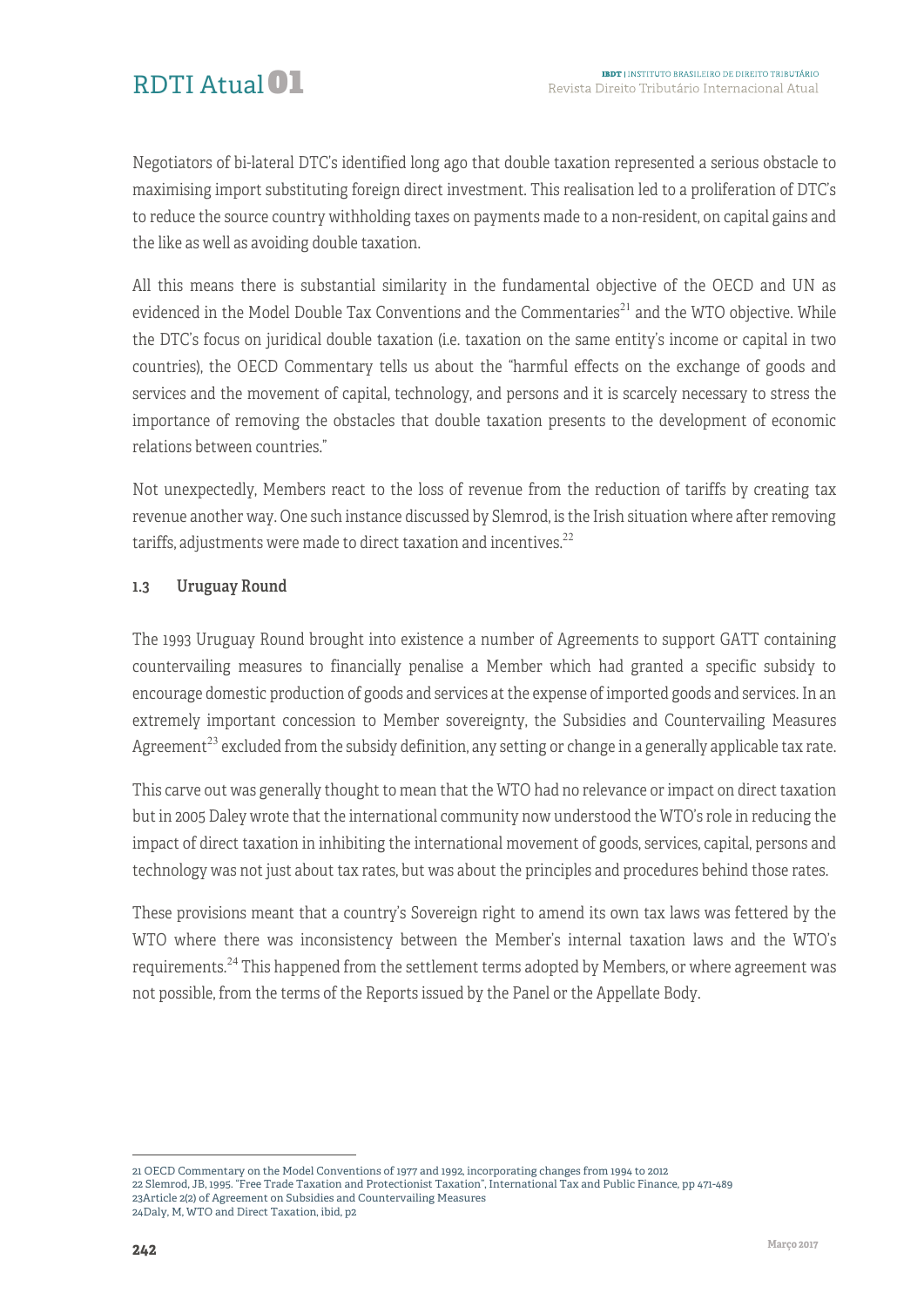The nature of a Member's taxation policies was now regularly and closely monitored by the WTO Trade Policy Review Mechanism and this sharing of information with other Members led to transparency. Prior to joining, each new member notified its taxation (direct and indirect) provisions and other laws which potentially could breach the SCM so this provided a volume of information for Members to study.

#### 2.3 Major WTO Agreements:

The WTO Agreements for which direct taxation is relevant are:

GATT ( 1994):

Law

Article III is relevant to direct taxation ( National Treatment on Internal Taxation and Regulation) because each of sub-paragraphs (1) (2) and (4) qualify the WTO rules by reference to "internal taxation". Under these provisions, internal taxes and charges are not to be applied to imported or domestic products in a manner which protects domestic production ( sub 1) while the products of any territory are not to be subject directly or indirectly to internal taxes or other internal charges of any kind in excess of those applied, directly or indirectly, to like domestic products (sub 2). Additionally, products of a Member are to be given treatment which is no less favourable than that accorded to like products of national origin in respect of taxes, regulations and requirements affecting their internal sale, offering for sale, transportation, distribution or use (4).

While none of these provisions specifically uses the words "direct taxation", they each ensure that when a good is imported into a Member State that the good must be no less favourably treated in relation to internal taxes in comparison to a good produced in that Member State.

The importance of the direct taxation input generally went unnoticed until the FSC/ETI dispute.<sup>25</sup> This case concerned a complaint by the EEC against corporate income tax incentives made available to Boeing by the US Congress because the incentive reduced US taxation on earnings from the export of Boeing aircraft.

Before this case, it had been believed that GATT did not apply to direct taxation because corporate income taxes did not apply to products but only to profits. The Panel swept away this misunderstanding by clarifying that "nothing in the plain language of Article 111(4) specifically excluded the requirements of conditioning access to income tax measures from the scope of application of Article  $111^{26}$  Since the Boeing tax concession was applied to profits and not production, this was clear.

<sup>1</sup> 25This involved the provision by the US of a taxation exemption for export sales earned by the Boeing Corporation.

<sup>26</sup>Panel Report, United States, "Tax Treatment for Foreign Sales Corporations". Recourse to Article 21.5 of the DSU by the European Communities, WT/DS108/RW, adopted 29 January 2002, as modified by the Appellate Body report, WT/DS/108/AB/RW, paragraphs 8.142-8- 8.143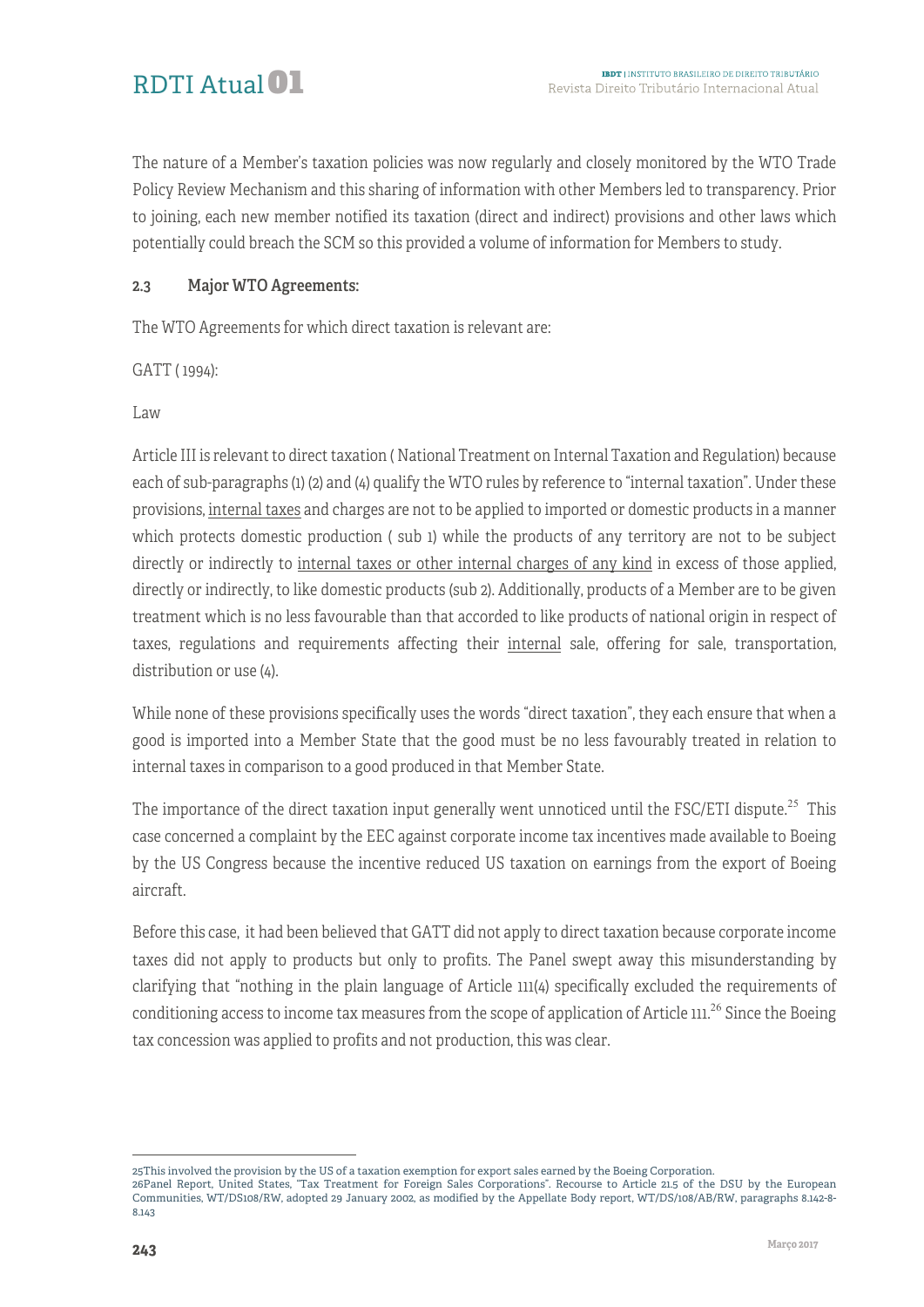The Panel also resolved that Article 111(4) "applies to measures conditioning access to income tax advantages in respect of certain products" because a reduction to the amount of direct tax on export income was economically equivalent to an export subsidy, while tariffs or consumption taxes refund were not.

The US responded to the FSC Complaint by the EEC with its own complaint about the territorial tax systems in use by Belgium, France and The Netherlands. They argued each of the three was in breach of GATT because they reduced direct tax on foreign source income.

An Understanding was reached and as part of the resolution of the 4 disputes, 4 Panel Reports issued. The first Report concluded that an exemption from direction taxation on income arising in export sales was discriminatory ( i.e. Boeing and FSC) but concluded in the latter 3, that a territorial tax system did not breach GATT . This was a critical decision because it ensured that the territorial systems in place then and some which have been reintroduced in more recent years<sup>27</sup>, do not breach GATT.

The DTC rules set out how to calculate the income of an establishment which a Member<sup>28</sup> has in another Member and the importance of the arm's length method cannot be understated. The Panel Reports confirm that for WTO purposes, the arm's length pricing method must be applied when allocating income between the related firms in the different Member states.<sup>29</sup> With both relying on the arm's length method, this confirms the interdependency between the WTO and direct taxation rules as described in the OECD and UN Model DTC's.

The Panel also held that GATT did not prevent a Member's direct taxation provisions preventing double taxation on foreign source income and these provisions are central to Members unilateral tax credit provisions as well as the double tax credit provisions to be found in a DTC. Again the nexus between direct taxation and WTO is clear.

#### 2.3.1.2 Conclusion

This section of this Article confirms the importance of direct corporate income tax when working out if Article 111 of GATT had been breached in relation to foreign source income. If the 4 Panels had found the Belgium, France and the Netherlands territorial tax systems breached GATT then this should have led to the illegality of foreign tax credit systems with double taxation resulting. Since this would have led to a disastrous impact on the free flow of goods cross borders it was both politically and commercially unacceptable.

<sup>1</sup> 27Section 18A to UK CTA 2010 which provides an exemption for income of a non UK PE

<sup>28</sup>Article 9 and Article 7 of the OECD Model DTC

<sup>29</sup>This means that the Understanding is consistent with the transfer pricing rules in members own tax laws and in bi-lateral DTC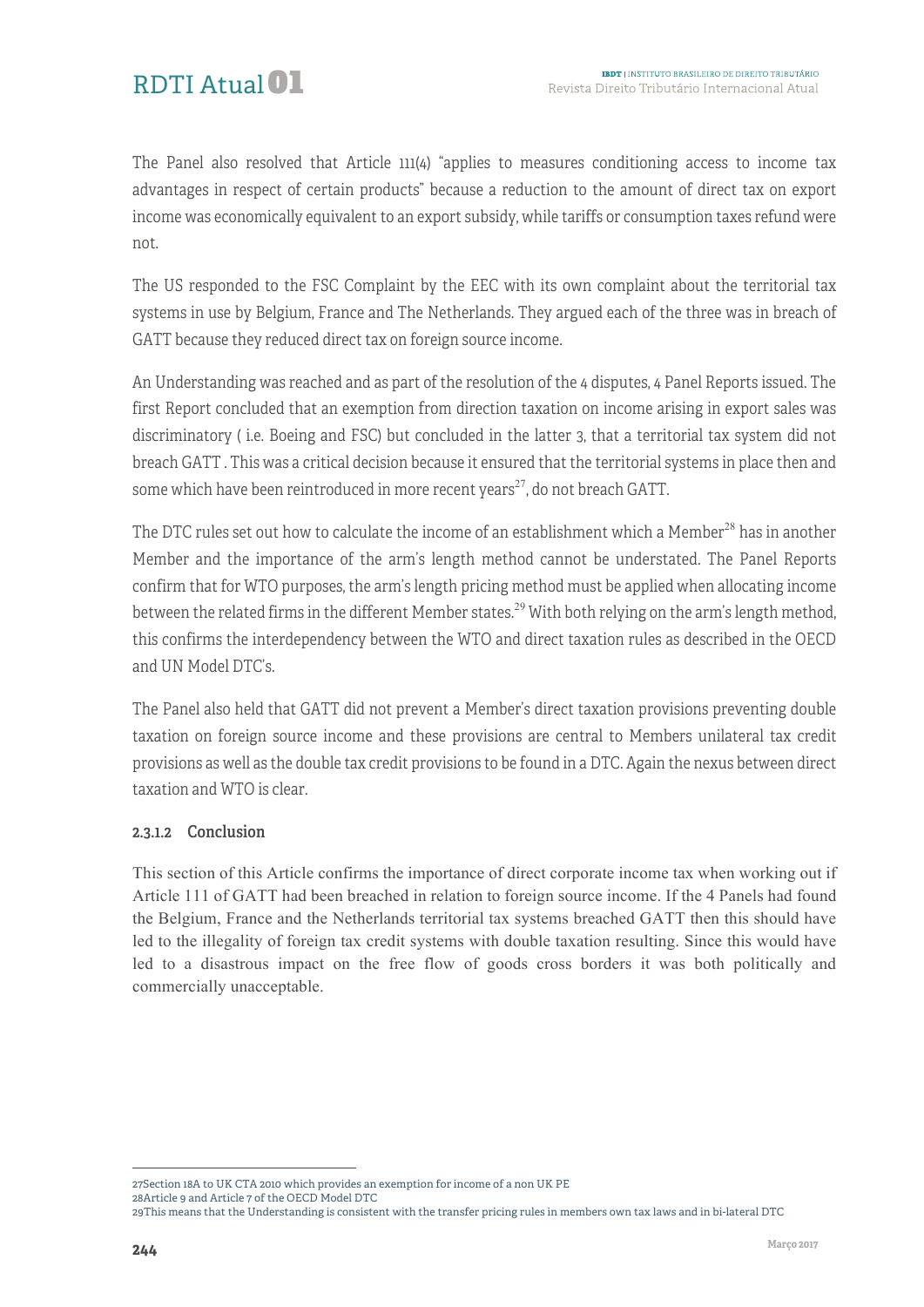# RDTI Atual<sup>01</sup>

#### 2.3.2 Agreement on Subsidies and Countervailing Measures (SCM):

#### 2.3.2.1 Introduction

This section discusses the importance and relevance of direct corporate taxation to measures in the SCM and shows the interdependency of the WTO and bi-lateral DTC's.

The SCM describes the multilateral disciplines<sup>30</sup> which regulate the provision of subsidies, and how the countervailing measures<sup>31</sup> are used to offset the financial injury arising from specific subsidies. The SCM is also designed to prohibit Members granting specific subsidies $^{32}$  contingent on export performance or on local content.<sup>33</sup>

Subsidies may be specific or non-specific and where the subsidy relates to an enterprise or to an industry or group of enterprises or industries<sup>34</sup> alone, then it will be specific. This direct targeting can be seen to confer an advantage and is the reason for the prohibition.

Subsidies are either prohibited, actionable<sup>35</sup> or non-actionable<sup>36</sup> and all are subject to transitional rules. Non actionable subsidies<sup>37</sup> include those granted for research, environmental and economically disadvantaged areas but are subject to detailed terms and conditions.

The time period for a developed country member to phase out a prohibited subsidy is three years from the date on which for it ( this allows for Accession's), the SCM Agreement entered into force providing it notified the WTO of the subsidy within 90 days from becoming a Member. Members in transformation to a market economy are granted a seven-year phase out period for prohibited subsidies providing they were notified within two years from becoming a Member.

The SCM defines developing country members to mean least-developed members ("LDCs"), members with a GNP per capita less than \$1000 per year<sup>38</sup> and other developing countries. The lower a Member's level of development, the longer the transition period.

<sup>&</sup>lt;sup>-</sup> 30These are the rules which govern whether a subsidy may be provided by a Member and how that governance is enforced through the WTO dispute settlement mechanism

<sup>31</sup> These constitute the unilateral instruments available for application by a Member at the conclusion of an investigation by that Member 32 Defined by Article 1 as "a financial contribution by a member of the WTO or by a public body within the Territory of a Member which confers a benefit. Such contributions include revenue foregone as a consequence of tax incentives." A subsidy will also include payments made as grants, loans, equity or the provision of goods or services (excluding infrastructure); purchases of goods and price support but any duty or indirect tax refunds or remissions on exported goods are excluded.

<sup>33</sup>There are two types of prohibited subsidies, the first being subsidies contingent on one of several conditions, on export performance ("export subsidies") while the second is contingent on one of several other conditions, upon the use of domestic over imported goods ("local content subsidies") and are both prohibited because they are designed to directly affect trade. Under the SCM the two prohibited subsidiaries are extended to developing country Members subject to specified transition rules. A local content subsidy involves inducing customers to purchase domestically manufactured goods instead of imported goods 34Article 2(1) of SCM

<sup>35</sup>Most subsidies, such as production subsidies, fall in the "actionable" category. Actionable subsidies are not prohibited but are subject to challenge, either through multilateral dispute settlement or through countervailing action, in the event that they cause adverse effects to the interests of another Member.

<sup>36</sup>A non actionable subsidy is not specific in terms of Article 8 of SCM

<sup>37</sup> Article 8(2) of SCM

<sup>38</sup>These are listed in Annex VII to the SCM Agreement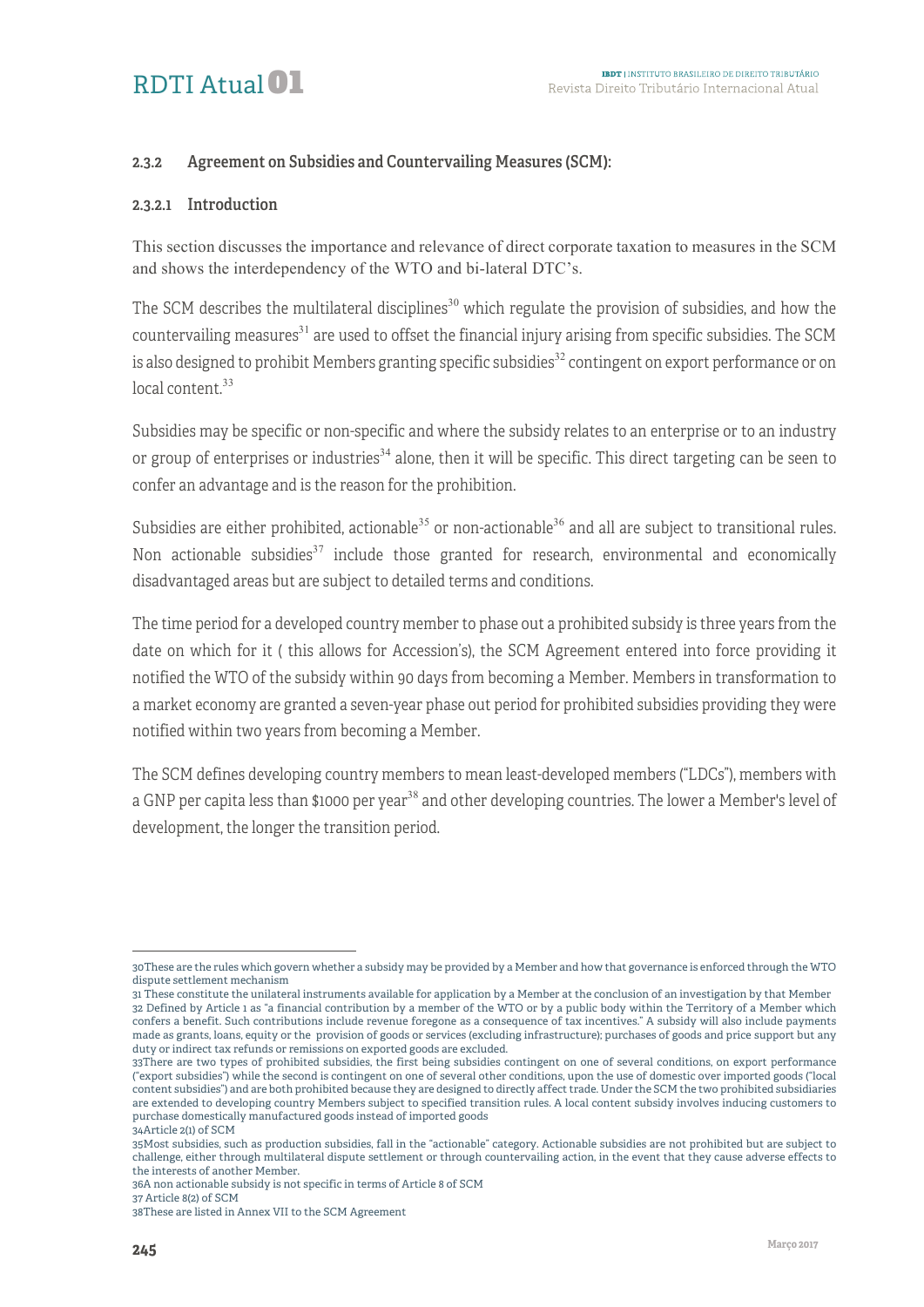LDCs and Members with a GNP per capita of less than \$1000 per year are totally exempt from the prohibition on export subsidies while the country continues as a member of those categories. Other developing country members have an eight-year transition out of their export subsidies. This means that because the subsidies may continue for many years the injury to other member should be monitored to ensure it does not become substantial.

The semi-annual notification is at the heart of the transparency. The procedure allows Members to receive early warning of another Member's potential breaches and actions it has taken to rectify them.

Notification also involves all Members must notifying any countervailing duty laws, regulations and all countervailing actions and preliminary and final countervailing actions at the time they are taken.

#### 2.3.2.2 Does direct tax play a role in calculating a subsidy?

A subsidy is a financial contribution<sup>39</sup> paid by a Government or by any public body within the Member's territory. Some examples include grants, loans and equity infusion; loan guarantees and fiscal incentives such as tax credits and revenue foregone.

Whether revenue foregone is a subsidy for an exported good is addressed by Footnote 1 to section 1.1(a)(1)(ii) SCM. The Article prescribes<sup>40</sup> that an exemption from duties or taxes borne by the like product when destined for domestic consumption, or the remission of such duties or taxes in amounts not in excess of those which have accrued, is not a subsidy.

To be prohibited or actionable, the subsidy must be specific.<sup>41</sup> The SCM provides that the setting or changing of generally applicable tax rates (i.e. at any level of government) is not a specific subsidy<sup>42</sup> and therefore not prohibited. From this, it had been rightly assumed that revenue foregone because of a deduction or an exemption when calculating corporate taxes was not a specific subsidy if it arose from the setting or change of rates, but if the subsidy amount arose because of a deduction or exemption referable to the base, then the carve out would not apply and the subsidiary would be specific.

#### 2.3.2.3 Direct taxation

The importance of "direct taxation" to export subsidies in the SCM is clear. Examples of export subsidies<sup>43</sup> listed in the SCM Annex include the full or partial exemption remission, or deferral specifically related to exports, of direct taxes or social welfare charges paid or payable by industrial or commercial enterprises and the allowance of special deductions directly related to exports or export performance, over and above those granted in respect to production for domestic consumption, in the calculation of the base on which direct taxes are charged.

<sup>41</sup> Article 3 of SCM

 <sup>39</sup>Article 1 of SCM

<sup>&</sup>lt;sup>40</sup>In accordance with Article XVI of GATT 1994 (Note to Article XVI) and Annexes I through III of SCM

<sup>42</sup>Article 2(2) of SCM

<sup>43</sup> Included in Annex 1 to the SCM and in paras ( e) and (f)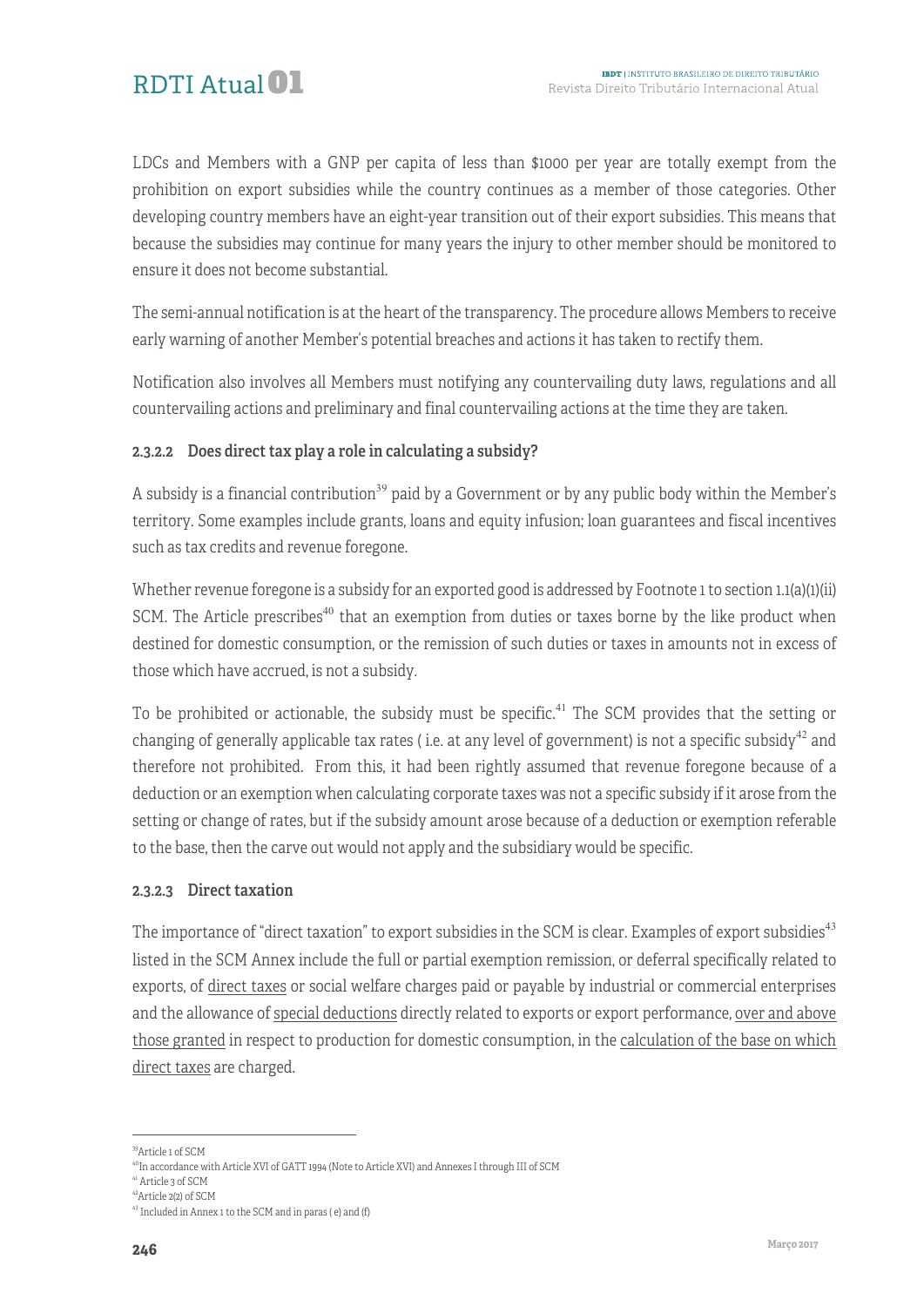These examples support the argument that there will be a subsidy where a Government provides a deduction for more than 100% of the expenditure incurred, as is not unusual for research and development expenses.

Footnotes to the SCM examples define direct taxes to be taxes on wages, profits (i.e. corporate income tax), interest, rents, royalties ( which includes withholding taxes in the source country on each of the three) and all other forms of income and taxes on the ownership of real property<sup>44</sup> (which covers taxes on rent and on capital gains in the source country). From this it is clear that while tax rates may be a carve out, base setting is not a carve out.

#### 2.3.2.4 Interrelationship between SCM and bi-lateral double tax conventions

As further evidence of the interrelationship, (see SCM footnote 59) the Members confirm that arm's length pricing is required for goods sold between parties under the same or common control where one exports and the other imports and that if non arm's length prices are used the rules allow a member to draw the other member's attention to the contravening pricing. This is especially the case if the transfer pricing has led to a significant direct tax saving on export transactions. The footnote confirms the interrelationship between SCM and the DTC's in the following manner:

*"In such circumstances the Members shall normally attempt to resolve their differences using the facilities of existing bilateral tax treaties or other specific international mechanisms, without prejudice to the rights and obligations of Members under GATT 1994, including the right of consultation created in the preceding sentence"*

#### 2.3.2.5 Significance of the tax costs

Many members are not required to remove their subsidies at all, or if they are there is a very long transition period potentially leaving the impact from the subsidies to linger for many years. In that case, the direct taxation incentives giving rise to the specific subsidy would be extremely relevant for SCM purposes.

#### 2.3.2.6 Conclusion

The evidence in this section confirms that direct taxation is a very relevant factor in determining whether a specific subsidy has been granted and if so, in calculating the amount of that subsidy. It also confirms that while a simple change or setting of rates will not give rise to a specific subsidy, exemptions or deductions which leave the base changed most likely will.

 <sup>44</sup> Footnote 58 to SCM Agreement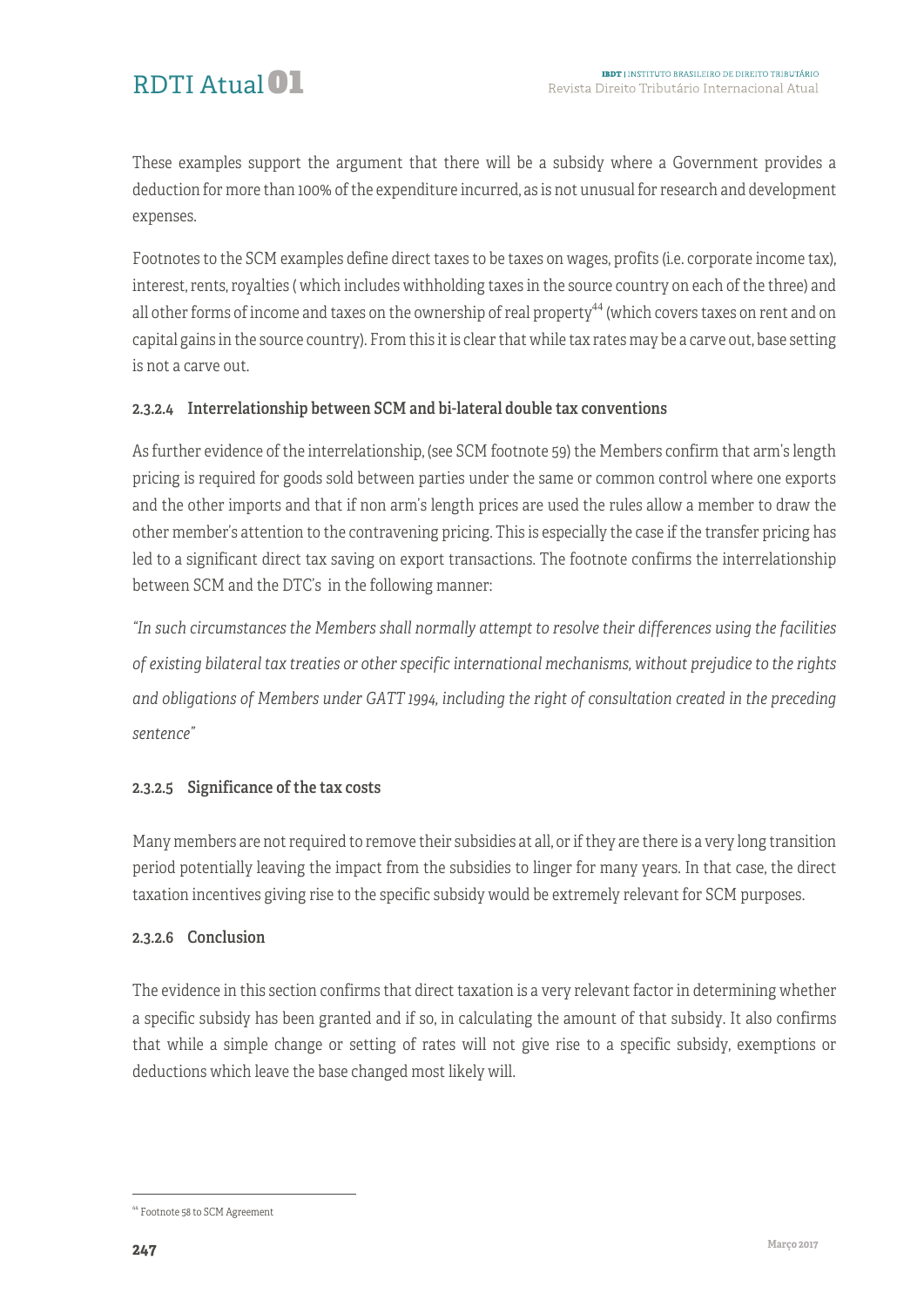#### 2.3.3 Agreement on Agriculture ( AonA):

#### 2.3.3.1 Introduction

Under the AonA, the domestic support and export subsidy commitments in Part IV of each Member's Schedule are commitments which limit the GATT 1994 subsidy. The rules prevent a Member providing any support<sup>45</sup> to domestic producers which is greater than the commitment nominated in the budget outlays.<sup>46</sup>

#### 2.3.3.2 Does direct tax play a role in Agriculture subsidies

Direct taxation is relevant because budget outlays includes revenue foregone<sup>47</sup> and revenue foregone takes into account the direct taxation amount which but for the concession would have been received by the Member.

Other AonA provisions with tax relevance include the formula for calculating the financial amount of Domestic Support<sup>48</sup> because that formula also allows for revenue foregone by Governments and their agents.

#### 2.3.3.3 Conclusion

The significance of direct taxation to the AonA is much less than for the SCM but nevertheless it is a component in the budget outlaws which finance the domestic support.

#### 2.3.4 General Agreement on Trade in Services (GATS):

#### 2.3.4.1 Introduction

Trade in services is defined,<sup>49</sup> broadly, to mean the supply cross border (either directly or through its own physical presence in the other member) of a service or the supply of a service within the one border to a customer of another Member.

Under the GATS, each Member is obligated to provide to a Member's service supplier, immediately and unconditionally, all treatment<sup>50</sup> which is no less favourable than that which it provides to like services and service suppliers of any other country.

A Member is not prevented from maintaining a measure inconsistent with the most favoured nation policy providing the measure is listed in, and meets the Exemptions conditions.<sup>51</sup>

 <sup>45</sup> Article 6 of the AonA

<sup>46</sup> Article 9(2)(a) of the AonA 47 Article 1 ( c) of the A onA

<sup>48</sup> In Annex 3 to AonA

<sup>49</sup>Article 1(2) GATS

<sup>50</sup>Part 11, Article 11(1,2 and 3) GATS

<sup>51</sup>Annex on Article II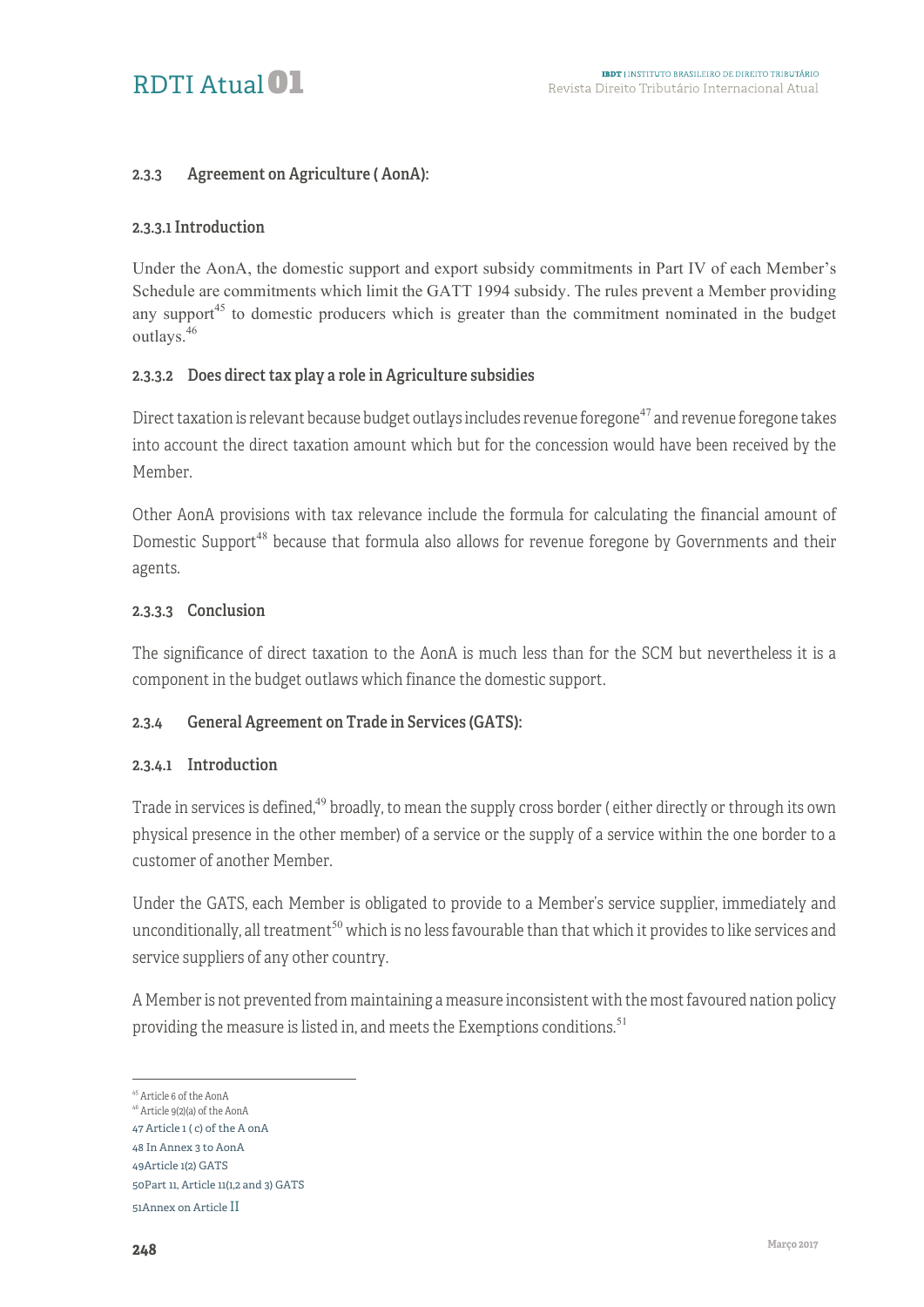GATS also does not prevent any Member from conferring an advantage on a next door country in order to facilitate supplies of services in those contiguous frontier zones, which are both locally produced and consumed. This means that services supplied through or in a special economic zone on a border can be on a basis different to that offered to other persons in the remainder of the Member's territory.

#### 2.3.4.2 Does direct tax play a role in GATS

The simple answer is that it does. Under the General Exceptions,<sup>52</sup> providing a measure is not applied arbitrarily or in a manner causing unjustifiable discrimination, GATS does not prevent the adoption or enforcement by any Member of measures inconsistent with national treatment, providing the new measure is aimed at ensuring the equitable or effective imposition or collection of direct taxes  $53$  on services or service suppliers of other Members. To work out the meaning of "ensuring the equitable or effective imposition or collection of direct taxes" we turn to Footnote 6 to Article IV(d) of GATS because it describes relevant Measures as those:

- 1. applying to non-resident service suppliers in recognition of the fact that the tax obligation of the non-resident is determined with respect to taxable items sourced or located in the Member's territory ( *This means that a source base system is acceptable <sup>54</sup>*); or
- 2. applying to non-residents in order to ensure the imposition or collection of taxes in the Member's territory ( *This means that a withholding tax collection procedure is acceptable*); or
- 3. applying to non-residents or residents in order to prevent the avoidance or evasion of taxes, including compliance measures ( *This means transfer pricing, specific anti-avoidance and general anti-avoidance provisions are acceptable*); or
- 4. applying to consumers of services supplied in or from the territory of another Member in order to ensure the imposition or collection of taxes on such consumers derived from sources in the Member's territory *( This means a withholding tax system on consumers is acceptable*); or

<sup>-</sup>

<sup>52</sup>Article IV

<sup>53</sup>Direct taxes is defined in Article XXV111(o) of GATS to comprise" all taxes on total income ( eg withholding taxes), on total capital or on elements of income or of capital ( eg capital taxes) , including taxes on gains from the alienation of property (eg capital gains tax), taxes on estates, inheritances and gifts ( eg inheritance, wealth and gift duties , and taxes on the total amounts of wages or salaries paid by enterprises ( eg national insurance charges, payroll taxes) , as well as taxes on capital appreciation ( eg wealth taxes)

<sup>&</sup>lt;sup>54</sup>The words in the parentheses and italics in points 1-6 represent my understanding of the measures which a Member can legitimately adopt without a Member of another country being legitimately able to complain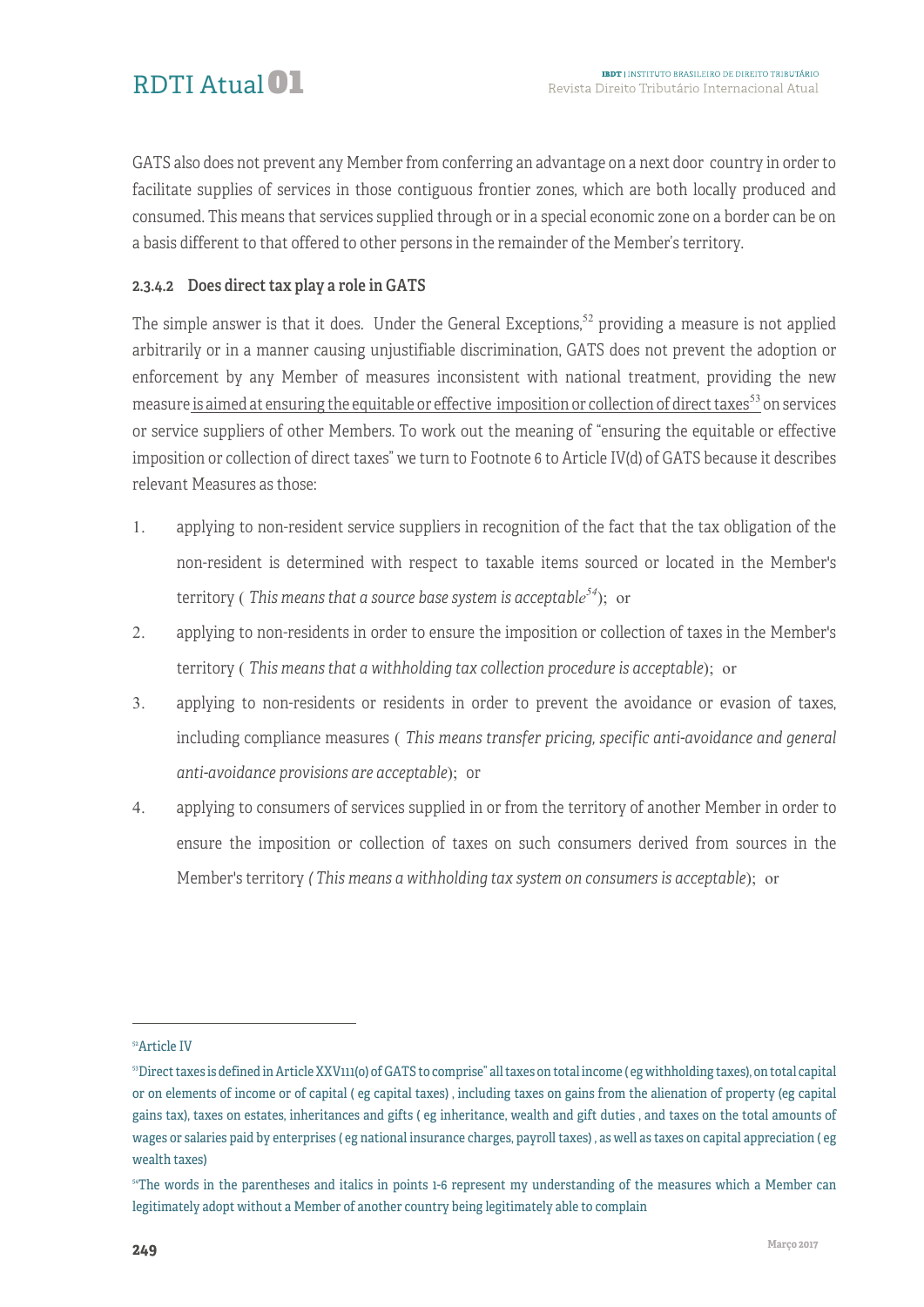### RDTI Atual<sup>01</sup>

- 5. distinguishing service suppliers subject to tax on worldwide taxable items from other service suppliers, in recognition of the difference in the nature of the tax base between them ( *This means that a foreign tax system or controlled foreign corporation rules will be acceptable*); or
- 6. determining, allocating or apportioning income, profit, gain, loss, deduction or credit of resident persons or branches, or between related persons or branches of the same person, in order to safeguard the Member's tax base ( *This means that transfer pricing and separate enterprise calculations are acceptable*).

GATS is a creation of the Uruguay Round which commenced in 1986 and concluded in 1994. The integrated OECD Model Commentary was firstly published in 1997 and then in 1992 and frequently since then. It would seem an extraordinary co-incidence for there to have been no co-ordination in the development of the language used in both when the concept similarities are stark.

Additional evidence of the convergence of GATS and direct taxation and international tax law, is that GATS provides that "tax terms or concepts discussed above are determined according to tax definitions and concepts, or equivalent or similar definitions and concepts, under the domestic law of the Member taking the measure, providing that the difference in treatment is the result of an agreement on the avoidance of double taxation or provisions on the avoidance of double taxation in any other international agreement or arrangement by which the Member is bound". The comparability with the wording in Article 3(2) of the OECD Model DTC is clear. Consideration for another day includes the relevance of Tax information exchange agreements and other similar agreements.

#### 2.4.3.3 Conclusion

Direct taxation is clearly relevant when working out if and how a Member's measures are in breach of GATS. While the examples of exceptions in footnote 6 are extensive they unfortunately do not provide clear guidance for use when working out how complaints can be resolved because the footnote provides the Member being complained to, with the right to use its own definitional rules when working out whether a law has only been used in assisting in imposing or collecting taxes.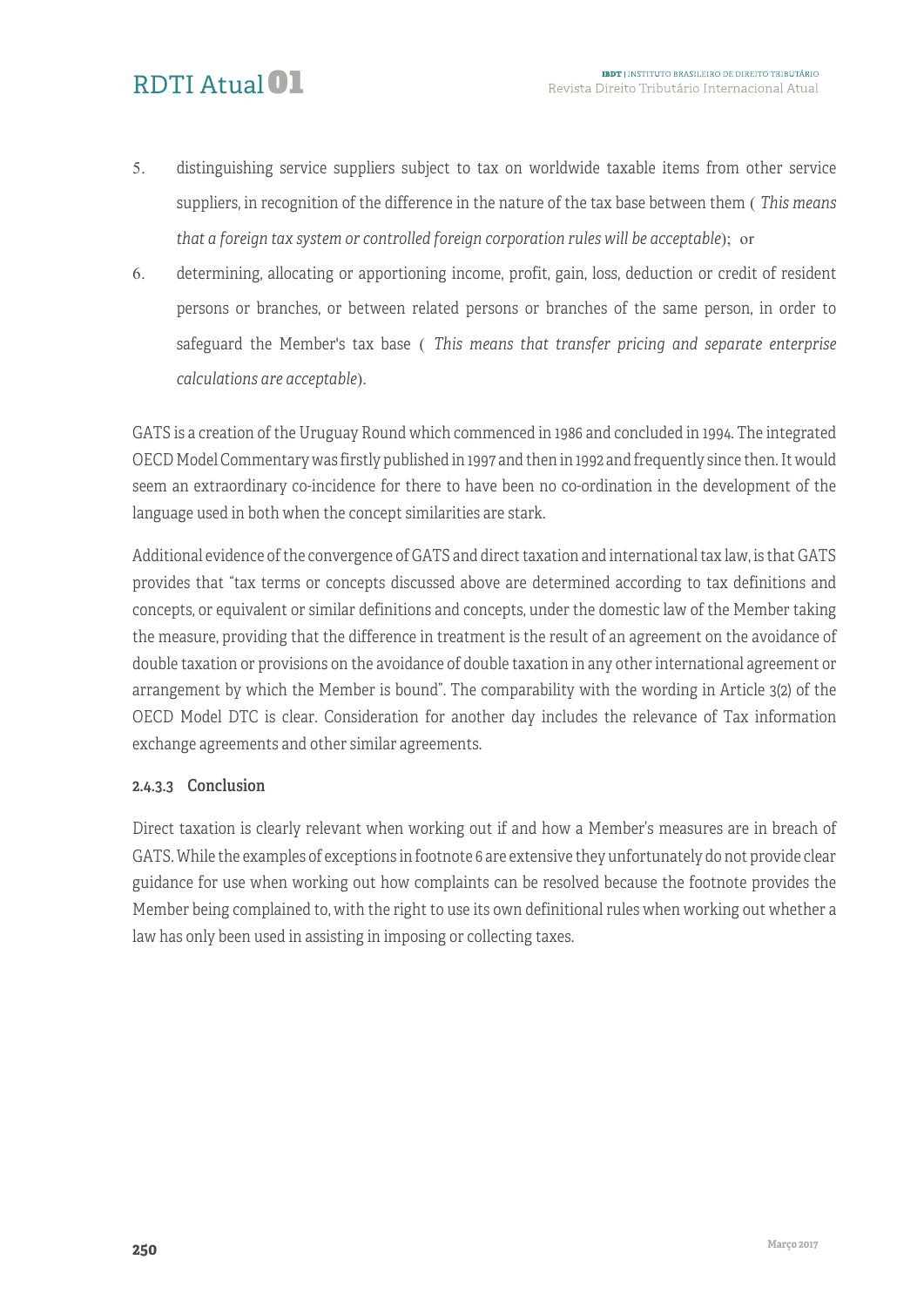# RDTI Atual<sup>01</sup>

#### 2.3.5 Agreement on Trade-Related Aspects of Intellectual Property Rights (TRIPS):

#### 2.3.5.1 Introduction

Each Member<sup>55</sup> is required to provide to the nationals of other Members treatment no less favourable than that it accords to its own nationals with regard to the protection of intellectual property.

According to Note 3 to Article 3, the "protection" is to include matters affecting the availability, acquisition, scope, maintenance and enforcement of IP rights as well as those matters specifically affecting the use of intellectual property rights.

2.3.5.2 Does direct tax play a role in TRIPS

Nowhere in TRIPS are the words "direct taxes" to be found but I believe they are implicit because by their imposition on an IP supplier, that person may choose not to make the IP available to a Member in another State if that State imposes a tax which is not creditable in the residence country.

Agreement on Trade Related Investment Measures( TRIMS):

1

<sup>55</sup> Article 3 of TRIPS which provides exceptions for the provisions set out in the Paris Convention (1967), the Berne Convention (1971), the Rome Convention or the Treaty on Intellectual Property in Respect of Integrated Circuits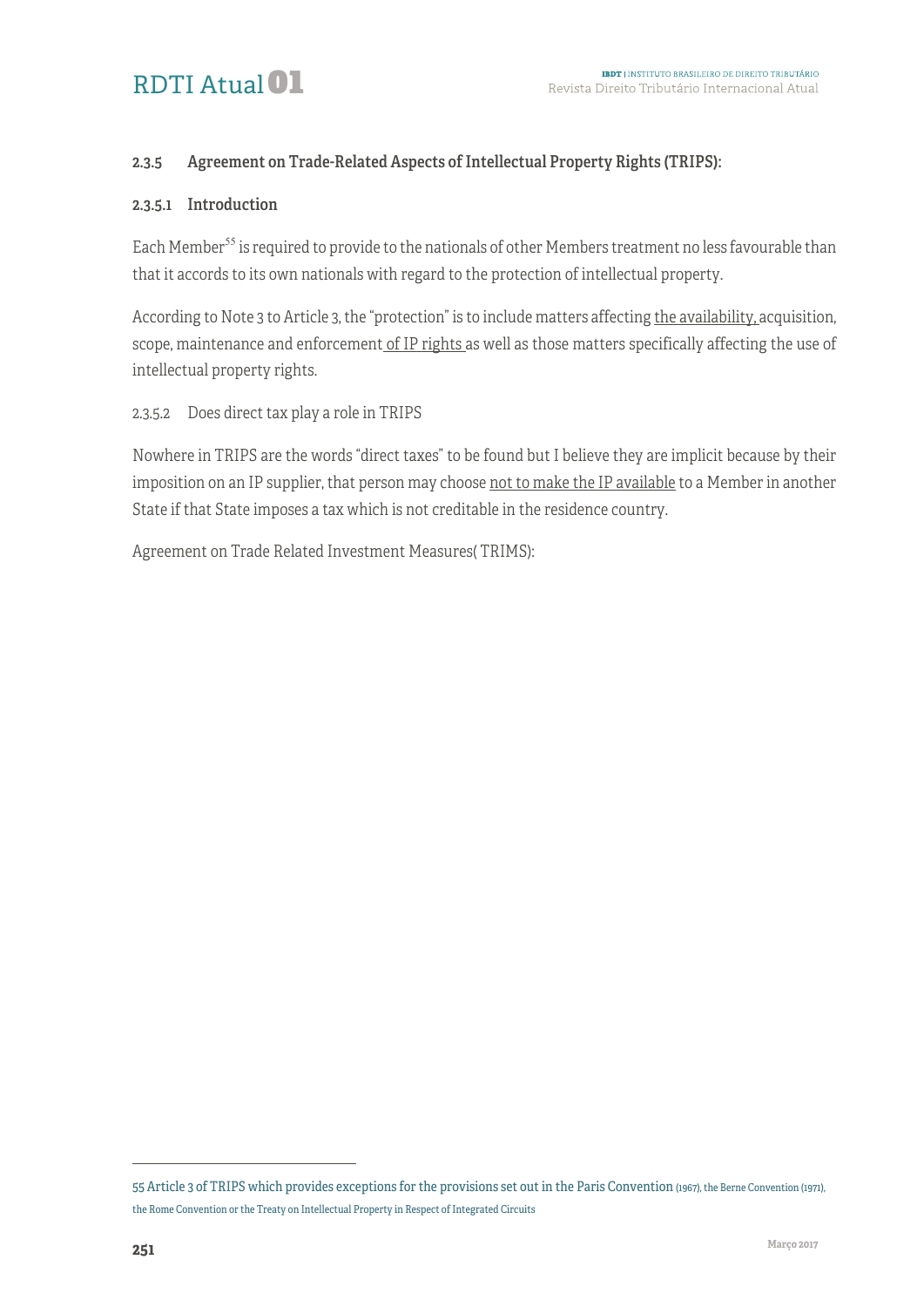#### Introduction

TRIMS specifies that<sup>56</sup> (without prejudice to other rights and obligations under GATT 1994) no Member is permitted to apply a TRIM which is inconsistent with the provisions of Article III<sup>57</sup> or Article XI<sup>58</sup> of GATT 1994, essentially the requirement to provide equal treatment for locally produced and imported products. Inconsistent TRIMs include those for which compliance is mandatory or domestically legally or administratively required such as the purchase or use by an enterprise of products of domestic origin or from any domestic source<sup>59</sup>, or a requirement for an enterprise's purchases or use of imported products be limited $^{60}$  in relation to locally produced goods for export.

Does direct tax play a role in TRIMS

Not directly but indirectly through the national treatment provisions in GATT.

#### Conclusion

Before firstly reading the GATT Agreements, one would expect a very low level of involvement of direct taxation in the rules and regulation. However, GATS' interrelationship with bi-lateral DTC is clear and broad and this leaves one with the impression that the opportunity for the WTO to become an important participant in global direct tax regulation is there for it to grasp. The dispute settlement body could evolve into the international regulator needed to resolved intra Government disputes on harmful tax practices, at least in the services sector.

<sup>-</sup>

<sup>56</sup>Article 2(1) of TRIMS

<sup>57</sup>Article III(1) states that "The contracting parties recognize that internal taxes and other internal charges, and laws, regulations and requirements affecting the internal sale, offering for sale, purchase, transportation, distribution or use of products, and internal quantitative regulations requiring the mixture, processing or use of products in specified amounts or proportions, should not be applied to imported or domestic products so as to afford protection to domestic production"

<sup>&</sup>lt;sup>58</sup>Article X1 states that "No prohibitions or restrictions other than duties, taxes or other charges, whether made effective through quotas, import or export licences or other measures, shall be instituted or maintained by any contracting party on the importation of any product of the territory of any other contracting party or on the exportation or sale for export of any product destined for the territory of any other contracting part"

<sup>&</sup>lt;sup>59</sup>The specification can be made by reference to the volume or value of specific products, or by reference to a not less than proportion of volume or value of locally produced goods

<sup>&</sup>lt;sup>60</sup>The limitation is calculated by reference to an amount of volume or value of local products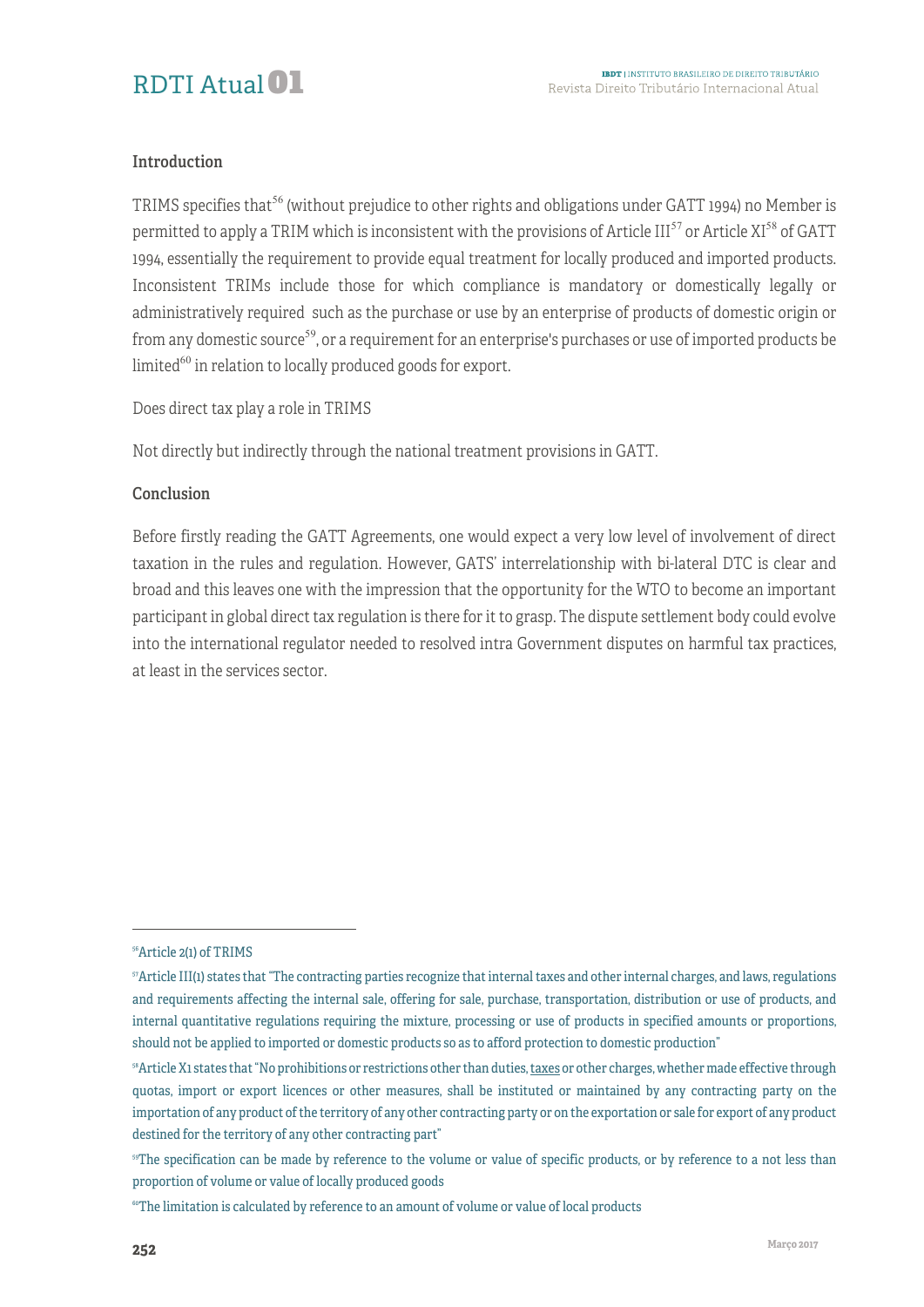### III. ACCESSION AGREEMENTS IMPACT ON BRICS CORPORATE TAX LAW

#### 3.1 Introduction

I can now progress to discuss the impact the WTO Agreements have on BRICS corporate income taxation. As part of the Accession procedure, a country is required to enter into an Accession Protocol and an essential element is the disclosure and notification to other members of measures, provisions or subsidies which are, or may be in breach of the agreements. Sometimes the disclosures quickly become the subject of a complaint which is either resisted by the new member or a change is made.

If the member is a developing country or a country in transformation then the breach may subsist for an extended period before change must become effective.

In this Article, I consider the Russian and China Accession Protocols.

#### 3.2 Russia:

#### 3.2.1 Direct taxes

Direct tax provisions of the Russian legislation,  $61$  including laws on the Taxation of Profits of Entities and Organizations,<sup>62</sup> on the Taxation of Profits and Incomes of Foreign Legal Entities<sup>63</sup> and on the Tax Rates for Certain Income are referred to in the Protocol. The Russian agreements on the avoidance of Double Taxation<sup>64</sup> are also listed. With this information available it improved transparency for Members.

Anticipating Members raising concerns about Russia's special economic zones ( SEZ), the Russian Government<sup>65</sup> stated that except for subsidies referred to in the Working Party Report,<sup>66</sup> its laws<sup>67</sup> did not grant any subsidy which is prohibited under Article 3, SCM.<sup>68</sup> It further wrote<sup>69</sup> that except as otherwise provided for in the Working Party Report, it would eliminate all subsidy programmes falling within the scope of Article 3, SCM or would modify them so that any subsidy would no longer be contingent upon exportation or use of domestic over imported goods. This is evidence of a direct effect by the WTO on Russian taxation law.

Where a country provides a SEZ, Members examine the rules in detail because the nature of the provisions giving rise to the revenue foregone in an SEZ, can lead to a conclusion that a prohibited subsidy has been made available.

66WT/ACC/RUS/70 WT/MIN(11)/2, dated 17 November 2011, Report of the Working Party on the Accession of the Russian Federation to the World Trade organization

67As provided by any level of government in the Russian Federation

68Prohibited subsidies are those contingent upon export performance or contingent upon the use of domestic over imported goods. 69Para 698 of the Accession Agreement

<sup>-</sup>

<sup>61</sup> TRADE WT/ACC/RUS/12 4 June 1996

<sup>62</sup> No.2116-1, 21 December 1996

<sup>63</sup> Instruction No.34 64Letter No. YUU-6-06/308 of 31 May 1995

<sup>65</sup>Para 678 of the Accession Agreement WT/ACC/RUS/70 WT/MIN(11)/2 17 November 2011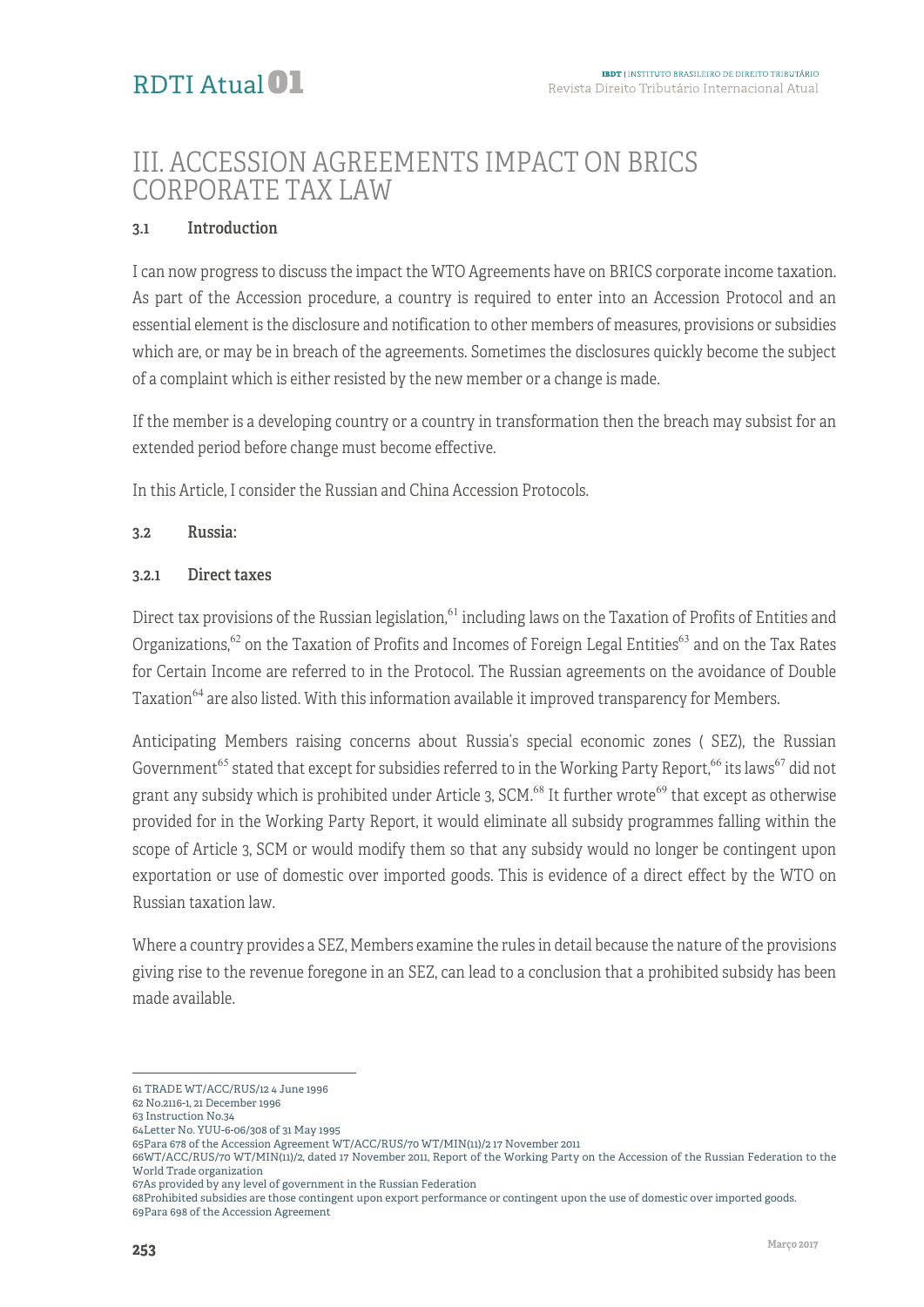In response to a Member who used the Russian notification to question whether Russia's  $SEZs$ <sup>70</sup> were compliant, Russia<sup>71</sup> explained that all its SEZ's were primarily directed to the growth of high technology industries (generally an acceptable SEZ purpose) so that expanding the zones was consistent with Russia's WTO obligations.

Russia also argued that its SEZ's were compliant because none was established under any special regime applicable solely for foreign investment. Accordingly, Russian residents and foreign invested firms (irrespective of the percentage of foreign participation) could both become SEZ resident.

#### 3.2.2 Conclusion

The Russian Government was required through accession to notify Members of its laws and to review and justify certain tax concessions. This transparency confirms that accession spotlights the tax laws and presents information for Members to determine if they should request changes.

#### 3.3 China:

#### 3.3.1 Introduction

China has had a chequered GATT Membership history in that while it was a founding (one of twenty three) member (on 21 May 1948), its membership ceased on 5 May 1950 when the Kuomintang Government relocated to Taiwan. In 1982, China was granted Observer status and requested its Membership be resumed on the grounds that the Kuomintang's withdrawal was void. In May 1987, GATT established a Working Party to assess China's Status and in December 2001 it resumed WTO Membership.

#### 3.3.1 Direct taxes in the Accession Protocol

The Accession Protocol listed many references to direct taxation in China. Some required immediate change while the notification on others merely fulfilled China's transparency obligations.

#### 3.3.1.1 Eliminations

Accession required a number of changes to be made. The immediate amendments included adjustments to certain of its taxes and charges on imports<sup>72</sup> in order for them to conform to GATT 1994. These taxes and charges included customs fees and internal taxes and charges, including value-added taxes, levied by all levels of Government.

<sup>1</sup> 70Para 1091 of the Accession Agreement

<sup>71</sup>Russia explained its 4 SEZ's in pages 281 to 292 of the Working Party Report

<sup>72</sup> Point 11, Page 7 ACCESSION OF THE PEOPLE'S REPUBLIC OF CHINA Decision, 10 November 2001, published as WT/L/432, 23 November 2001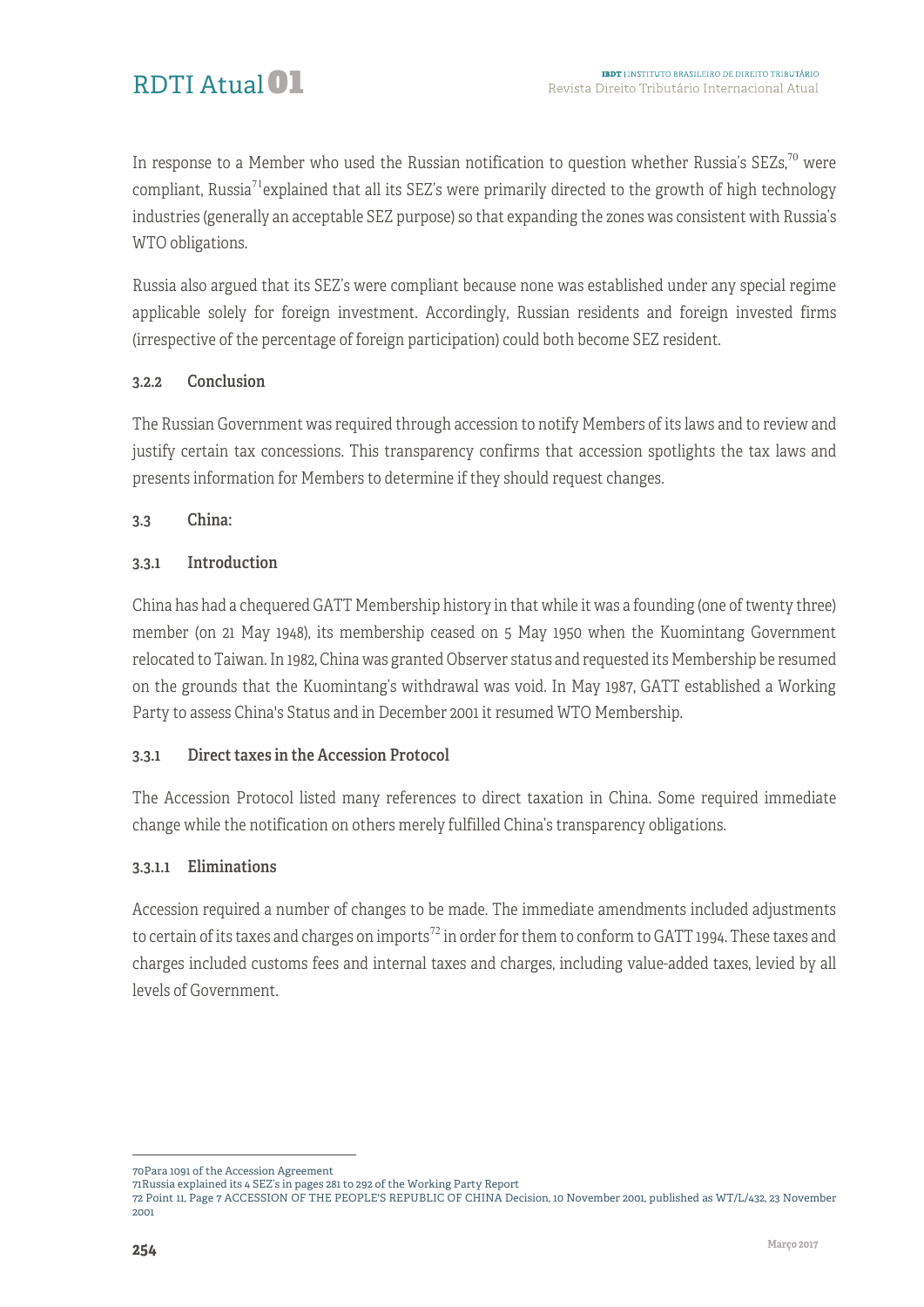# RDTI Atual01

China was also required to eliminate all taxes and charges applied to exports unless they were covered by Annex 6<sup>73</sup> to the Accession Protocol ( duties) or unless they were applied in conformity with the duty rates listed in Article VIII of the GATT 1994.<sup>74</sup>

Also, all foreign individuals and enterprises and foreign-funded enterprises were to be accorded treatment no less favourable than that given to other individuals and enterprises in respect of border tax adjustments. This applied from Accession day.

China also accepted that from Accession, its SEZ's, economic and technical development zones ( "special economic areas")<sup>75</sup> for which special regimes for tariffs, taxes and regulations had been established, would be subject to the WTO rules.

Additionally, all subsidy programmes covered by Article  $3^{76}$  SCM and export subsidies on agricultural products<sup>77</sup> were to be eliminated.

#### 3.3.1.2 Notifications

China was required to update the  $WTO^{78}$  by way of notification,<sup>79</sup> of its laws, regulations and other measures relating to the special economic areas, listing the areas by name and their geographic boundaries. It was also required to notify other members of any subsidy<sup>80</sup>granted or maintained in its territory, in terms of the definition in Article  $3^{81}$  of the SCM.

The Accession Protocol also stipulated that subsidies provided to China's state-owned enterprises (SOE's) would be specific ( which made them prohibited) if, the SOE was the predominant recipient of the subsidy or if it received disproportionately the large amounts of the subsidies.

<sup>1</sup> 73 Annex 6 listed the duty rate and the products subject to export duty

<sup>74</sup>Article VIII stipulates that fees and charges (other than import and export duties and other than taxes within the purview of Article III, see below) imposed by a Member on or in connection with importation or exportation shall not exceed the approximate cost of services rendered and shall not represent an indirect protection to domestic products or a taxation of imports or exports for fiscal purposes. Article III requires the Members recognize that internal taxes and other internal charges, and laws, regulations and requirements affecting the internal sale, offering for sale, purchase, transportation, distribution or use of products, and internal quantitative regulations requiring the mixture, processing or use of products in specified amounts or proportions, should not be applied to imported or domestic products so as to afford protection to domestic production

<sup>75</sup>Article 2A(1) of the Accession Protocol

<sup>76</sup>Article 3 SCM ibid

<sup>77</sup>Article 12(1) of the Accession Protocol

<sup>78</sup>Article 2B(1) of the Accession Protocol

<sup>79</sup>Notification (which was required to be prompt i.e. not more than 60 days) of full zone details including any additions or modifications together with the laws, regulations and other measures

<sup>80</sup>A subsidy is defined by Article 1 of SCM to include a financial contribution by a government or any public body within the territory i.e. a government practice of direct transfer of funds (e.g. grants, loans, and equity infusion), potential direct transfers of funds or liabilities (e.g. loan guarantees); government revenue that is otherwise due is foregone or not collected (e.g. fiscal incentives such as tax credits)

<sup>81</sup>An Article 3 subsidy is (except as provided in the Agreement on Agriculture) when within the meaning of Article 1 SCM, shall be prohibited subsidies contingent, in law or in fact, whether solely or as one of several other conditions, upon export performance, including those illustrated in Annex I5 or subsidies contingent, whether solely or as one of several other conditions, upon the use of domestic over imported goods.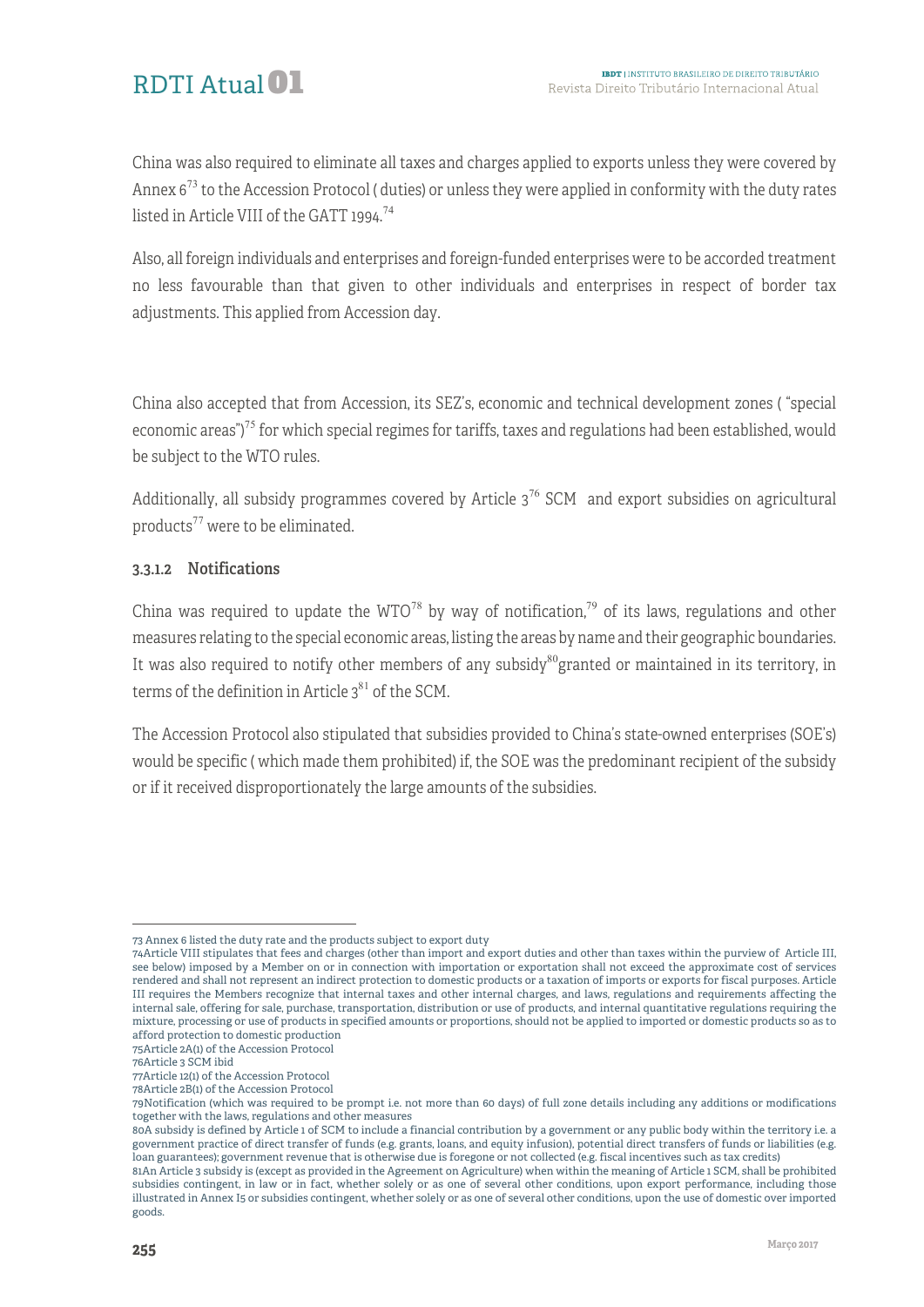

Further notifications<sup>82</sup> (20 pages) were contained in Annex 5A of the Accession Protocol under the SCM. The wide range covered items as diverse as the application of preferential income tax rates and exemptions from income tax for businesses conducted in SEZ's to businesses involved with economic and technology development areas, foreign invested enterprises high-tech companies, companies utilizing waste and businesses in poverty stricken areas or businesses transferring technology.

Benefits to the SOE's were also notified and in Annex 5B, the subsidies to the SOE's <sup>83</sup>to be phased out were listed.

The WTO ability to cause China to amend its tax laws meant that the WTO had become a significant influence on China corporate income taxation.

#### 3.3.1.3 Tax Law Changes

One of the most important notifications was in respect of the preferential policies for foreign invested enterprises<sup>84</sup> firstly introduced by China in 1985 which continued to apply on Accession in December 2001. The notification included a statement that the policy objective and/or purpose of the subsidy was to encourage FDI for economic expansion and cooperation. This entire law (permitting the preferential rates) was replaced on 1 January 2008 by the Enterprise Income Tax Law of the People's Republic of China.<sup>85</sup>

#### 3.3.1.4 Conclusion

The impact of Accession on China's corporate tax system was profound, from immediate eliminations, to deferrals and to notifications. Through this transparency, the world had become familiar with the domestic and international tax rules used by China and thereafter had been armed with information to lodge complaints to the Dispute Settlement Body.

While there is no clear written evidence available to me linking the repeal of the foreign enterprises tax law and the notification little more than 6 years earlier, it seems unlikely to be coincidental that with China not being an Annex VII(b) SCM country, it is required to remove specific subsidies, as a Member in transformation to a market economy, within a seven-year period.

1

<sup>82</sup>Under SCM 25.1, a member agrees that, without prejudice to the provisions of paragraph 1 of Article XVI of GATT 1994, to notify its subsidies not later than 30 June of each year and the form of the notification needs to conform to the provisions of paragraphs 2 through 6  $83$ Including grants and the forgiving of tax liabilities

<sup>84</sup>Before 1991, the benefits were provide by the Income Tax Law of the People's Republic of China Concerning Chinese-Foreign Equity Joint Ventures and Income Tax Law of the People's Republic of China for Foreign Enterprises and since 1991, they were provided by the Income Tax Law of the People's Republic of China for Enterprises with Foreign Investment and Foreign Enterprises

<sup>85</sup>The law was adopted at the 5th Session of the 10th National People's Congress of the People's Republic of China on March 16, 2007, and came into force as of January 1, 2008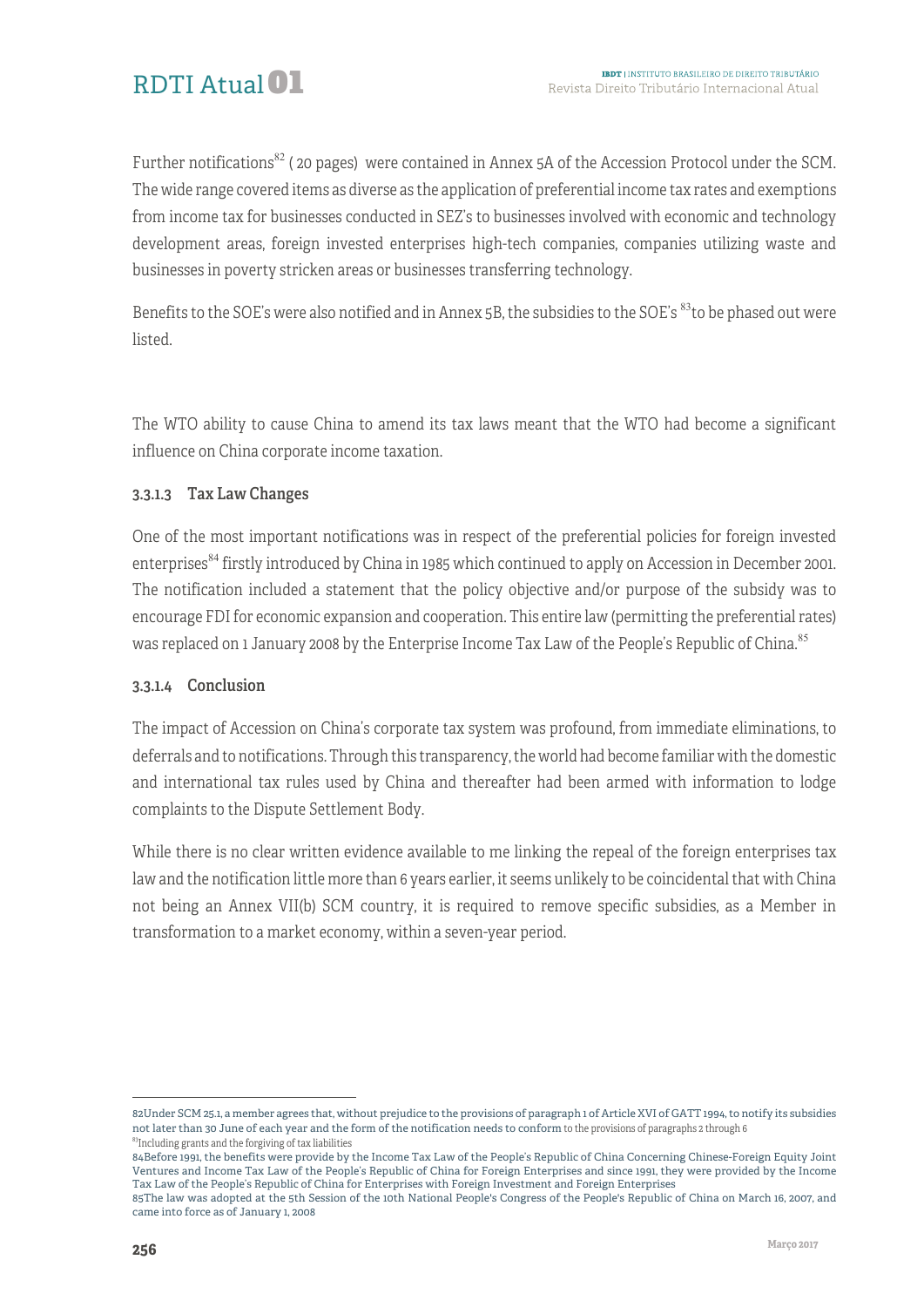# VI. TRADE POLICY REVIEW MECHANISM

#### 4.1 Introduction:

Contributing to the transparency of subsidies, countervailing measures and notification amongst Members is the Trade Policy Review Mechanism ("TPRM"). This involves Members policies being summarised by the WTO and then available for comment by the Member concerned. With this information to hand other Members are able to consider whether to lodge a complaint.

The transparency arising under the TPRM, promotes Member adherence to the rules, disciplines and commitments by encouraging greater understanding of a country's trade policies and practices, which includes tax measures. Transparency involves describing the tax measures with the applicable rationale and then estimating the measure's cost in terms of revenue foregone and assessing its economic effectiveness.

All this is achieved through periodic reviews and so far as the BRICS are concerned, China is reviewed every two years with Brazil, Russia, India and South Africa, every four or six years as appropriate.

#### 4.2 Brazil:

#### 4.2.1 The 2013 notification

The 2013 TPRM review<sup>86</sup> disclosed that incentives and assistance<sup>87</sup> have been provided by both Federal and sub-federal Governments. It tells us that the incentives have been directed at encouraging research, or targeting specific sectors with most seeking to promote entrepreneurship, technological and infrastructure upgrades, innovation, exports energy efficiency, and regional development.

Brazil's incentives and assistance have been provided as loans, tax incentives, non-repayable financial contributions, long-term and equity financing, accelerated depreciation, guarantees, grants, advisory services and credit insurance. This listing does raise questions as to whether prohibited subsidies are being provided.

The notification every four years of Brazil's tax incentives brings them sharply into focus. In order for Brazil to fulfil its SCM obligations, it is required to regularly validate the effectiveness of the incentives as a proper response to a market failure which might otherwise prevent Brazil achieving its development objectives.

The 2013 notification referenced 11 federal subsidy programmes<sup>88</sup> operational in 2009 and 2010 including tax credits, accelerated depreciation, tax exemptions and reductions.

<sup>&</sup>lt;sup>-</sup> 86Trade Policy Review Body, Trade Policy Review, Report by the Secretariat on Brazil, dated 17 May 2013 and published at http://www.wto.org/english/tratop\_e/tpr\_e/s283\_e.pdf 87 2013 Review on Brazil's Trade Mechanism's Page 84

<sup>88</sup>Covering the pharmaceutical productive chain-capacity building and competitiveness enhancement in IT; industrial technology and agricultural/cattle breeding technology development programmes; Productive development policy for the Regional Amazon Development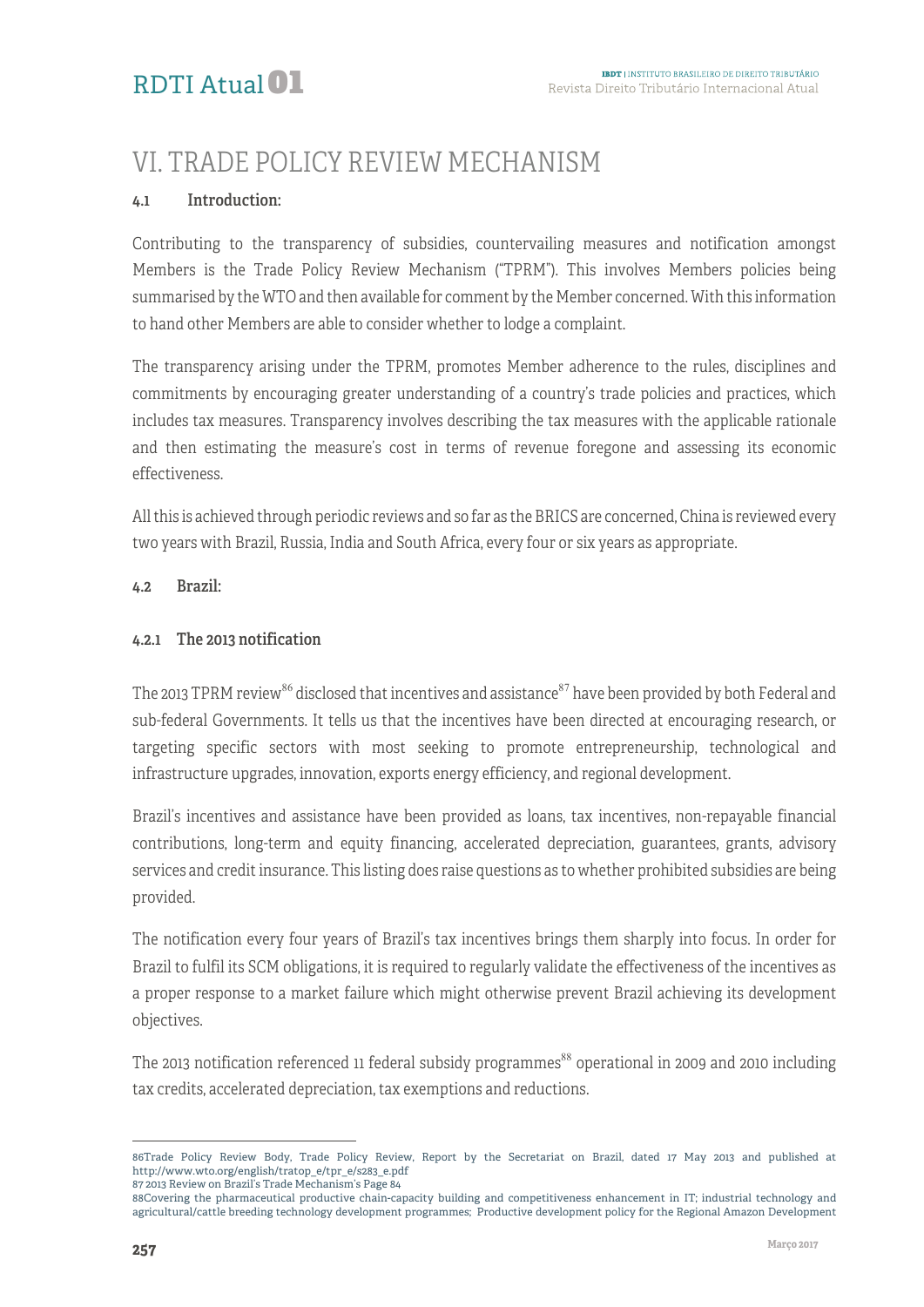

#### 4.2.2 Member Information request

Following the 2013 notification, the EU, Canada and Japan requested Brazil provide additional information on industrial and R&D incentives.<sup>89</sup> At the date of writing, there is no evidence of either these countries requesting consultations with Brazil over any of the provisions or the establishment of a Panel.

#### 4.3 Russia:

Russia joined the WTO in 2012.Therefore its trade policies are yet to be investigated under the TPRM. Since a large number of notifications were made by Russia as part of the Accession process, that is a de facto review.

4.4 India:

#### 4.4.1 2011 Review

In 2011 the Indian review<sup>90</sup> was published. It did not report any notifications to the WTO<sup>91</sup> regarding export subsidies on agricultural products but reported many tax incentives under SCM (dating from 2010<sup>92</sup>) which potentially were subsidies, including free trade zones (SEZ) $93$  and qualifying business entities which are exempt from income tax,  $94$  central sales tax, minimum alternate tax, dividend distribution tax, service tax, and from a series of state taxes.

The quantum of associated taxes forgone on the special economic zones more than doubled between 2007/08 and 2009/10 $95$  and this is indicative of the importance to India of the incentives.

<u>.</u>

Authority and North-East Region Development Authority; investment funds for the Amazon, the north-east regions and the State of Espírito Santo ; constitutional funds for financing the north-east, the north and the mid-west regions; development funds for the Amazon and the north-east regions; regional development and promotion of R&D and technological innovation programme

<sup>89</sup> WTO documents G/SCM/Q2/BRA/35 and G/SCM/Q2/BRA/36 of 2 October 2012 and WTO document G/SCM/Q2/BRA/37 of 24 October 2012 including R&D and industrial incentives

<sup>90</sup>Trade Policy Review Report, prepared by the Secretariat on India, 10 August 2011, the Summary of which was published at http://www.wto.org/english/tratop\_e/tpr\_e/s249\_sum\_e.pdf

<sup>91</sup> India's most recent notification on export subsidy commitments dates from 2002 and covers 1996 97 to 2000 01 (WTO document G/AG/N/IND/3, 1 March 2002).

<sup>92</sup> WTO documents G/SCM/N/186/IND, 18 October 2010; and G/SCM/N/155/IND and G/SCM/N/123/IND, 29 October 2010

<sup>93</sup>SEZ's may be set up by the central or state governments or by private developers (including foreigners) as joint ventures with the State or fully private

<sup>94</sup>This works as follows: 100% for the first five years, 50% for the next five years, and 50% of the reinvested export profit for the next five years

<sup>95</sup>Rs 18bn to Rs 39.9bn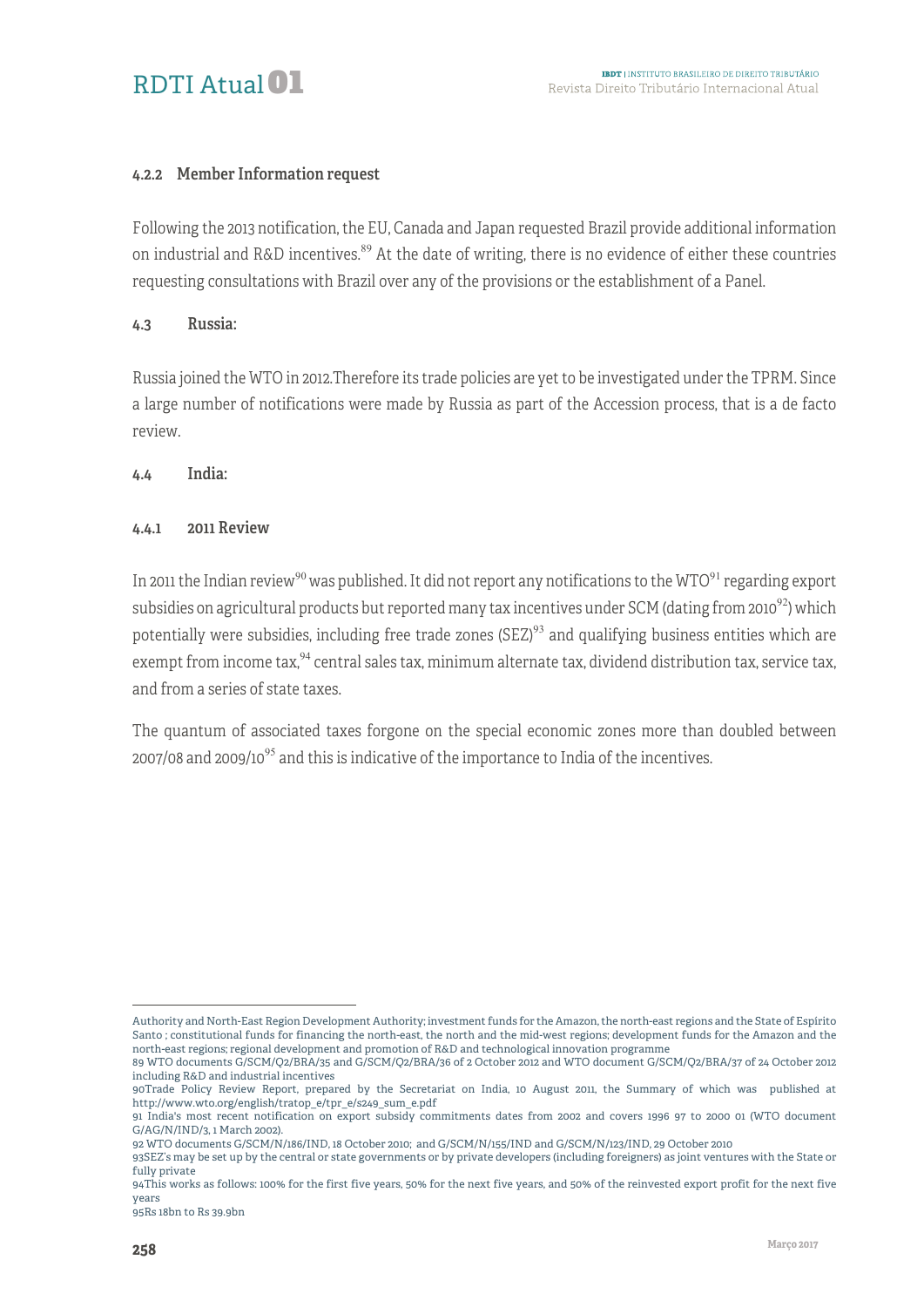Other important 2010 notifications included a five year tax holiday<sup>96</sup> for export oriented units ("EOU") $97$  with the exporter being entitled to a 50% corporate income tax deduction on its profits. The 50% deduction was calculated by reference to the turnover of exported ( a prohibited feature, normally) goods and merchandise sold to non-Indian purchasers where turnover is receivable in convertible foreign exchange. In recognition of the deduction being prohibited, it was phased out<sup>98</sup> with deductions not available from 2005/06.99

India notified its export promotion tax schemes but it continues to use them because of its unlimited right to do so as an Annex VII (b) Member of SCM.<sup>100</sup> While India's per capita GNP is less than US\$1,000 in constant 1990<sup>101</sup> US\$ for three consecutive years, it continues to qualify for this exception.

In recognition of the need to phase out incentives which are likely to breach the WTO, India has terminated profit linked tax deductions provided to companies carrying on scientific research and development (2006/07) and profit linked tax deductions in connection with laying and operating a cross country natural gas distribution network, including pipelines and storage facilities (2009/10).

The minor changes made by India confirms that it will adapt slowly to the SCM rules while continuing to benefit from the exception available to it as an Annex VII(b) Member. This is then evidence of the importance of the WTO is shaping elements of India's corporate income tax law.

#### 4.5 China:

#### 4.5.1 2012 Notification

During January 2010 to February 2012, China submitted 482 notifications including those for agriculture, services, technical regulations, regional trade agreements and intellectual property legislation. Its notification of subsidies (109 pages) applying during the 2005-2008 period<sup>102</sup> included references to both direct and indirect tax subsidies, their commencement and termination dates and the justification for the tax preference. Some examples of the more important direct tax incentives included in that notification were:

1

<sup>96</sup>The CIT holiday phased out on 31 March 2011

<sup>97</sup>EOUs are similar to SEZs but may be located anywhere in the country and which initially concentrated in manufacturing but have extended to agriculture and service entities

<sup>98</sup>WTO document G/SCM/N/71/IND, 18 October 2001.

<sup>99</sup>Income Tax Act 1961, Section 80HHC (Deduction in respect of profits retained for export business

<sup>100</sup>An Article VII Member is excused from the provisions of Article 3 which prohibit subsidies contingent, in law or in fact, whether solely or as one of several other conditions, upon export performance

<sup>101</sup>In the period 2006 to 2008, India's gross national income (GNI) remained below US\$1,000 in constant 1990 dollars

<sup>102</sup>WTO , G/SCM/N/155/CHN G/SCM/N/186/CHN published on 21 October 2011,is China's full notification of information on programmes granted or maintained at the central government level during the period from 2005 to 2008. China maintains the publication is a transparency obligation and therefore includes programmes which arguably are not subsidies or specific subsidies subject to the notification obligation within the meaning of the SCM Agreement.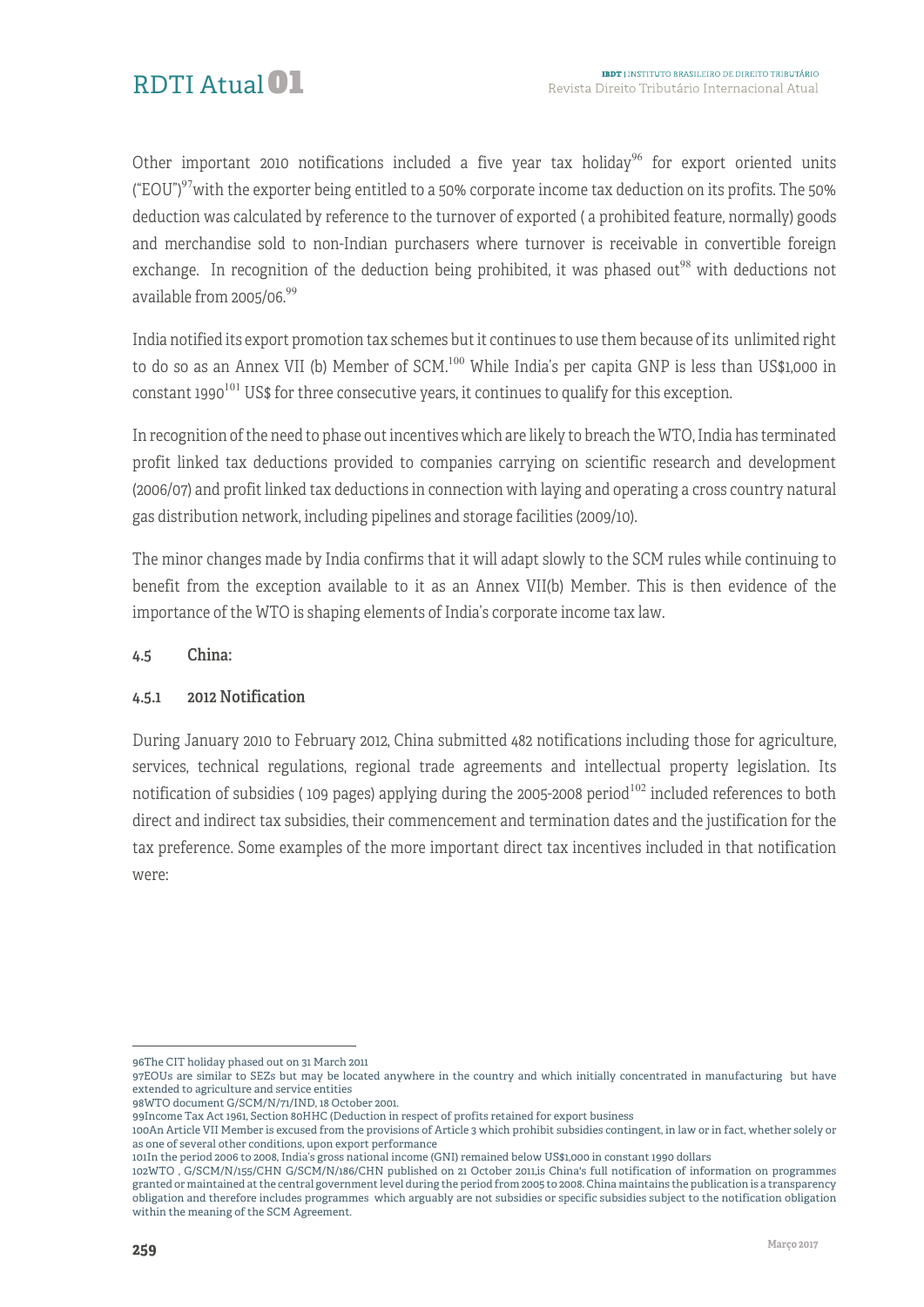#### 4.5.2 Preferential tax policies

The benefits available for foreign-invested enterprises designed to encourage FDI were issued under the authority of the Ministry of Finance (MOF), State Administration of Taxation (SAT), Ministry of Commerce  $(MOFCOM).$ <sup>103</sup> A summary of the five incentives on offer is:

4.5.2.1 A 100% exemption for an enterprise with foreign investment involved in China manufacture which proposed to carry on business for not less than 10 years. There was a 100% exemption from the enterprise income tax in the first and second years of trading with a 50% exemption in the following three years. This incentive applied from 1991 to the end of 2007 including for enterprises registered before 16 March 2007;

4.5.2.2 A 40% refund of already paid income tax to a foreign investor in a foreign investment enterprise which directly reinvested its profit share into that enterprise as registered capital, or which invested the profit as capital into another enterprise which would carry on business for not less than 5 years. This incentive was available from 1991 to 2007;

4.5.2.3 Refund of previously paid tax where a foreign investor participated in the establishment or expansion of an export-oriented or advanced technology enterprise and reinvesting profits.

4.5.2.4 A 10% income tax rate from 1 January 2000 for any foreign enterprise without a China establishment or business place but which derived profit, interest, rental, royalty or other income from China sources, or which had a China establishment but derived the income not in an effectively connected manner. Foreign investors were exempted from income tax on the profit made from that foreign invested enterprise until 2007 when the concession was withdrawn.

4.5.2.5 Income tax was levied at 10% on a royalty for technical know-how in scientific research, exploitation of energy resources, development of communications and transportation industries, agricultural, forestry and animal husbandry production, and the development of important technologies. Where the technology supplied was advanced or the terms were favourable, the income was to be exempted from China tax.

<sup>&</sup>lt;sup>-</sup> 103Income Tax Law of the People's Republic of China for Enterprises with Foreign Investment and Foreign Enterprises (1991);Rules for the Implementation of the Income Tax Law of the People's Republic of China for Enterprises with Foreign Investment and Foreign Enterprise (1991);State Council Circular Guo Fa No.37 of 2000;Law of the People's Republic of China on Enterprise Income Tax (2007);Regulations for the Implementation of Law of the People's Republic of China on Enterprise Income Tax (2007);State Council Circular Guo Fa No. 39 of 2007;MOF Circular Cai Shui No. 1 of 2008.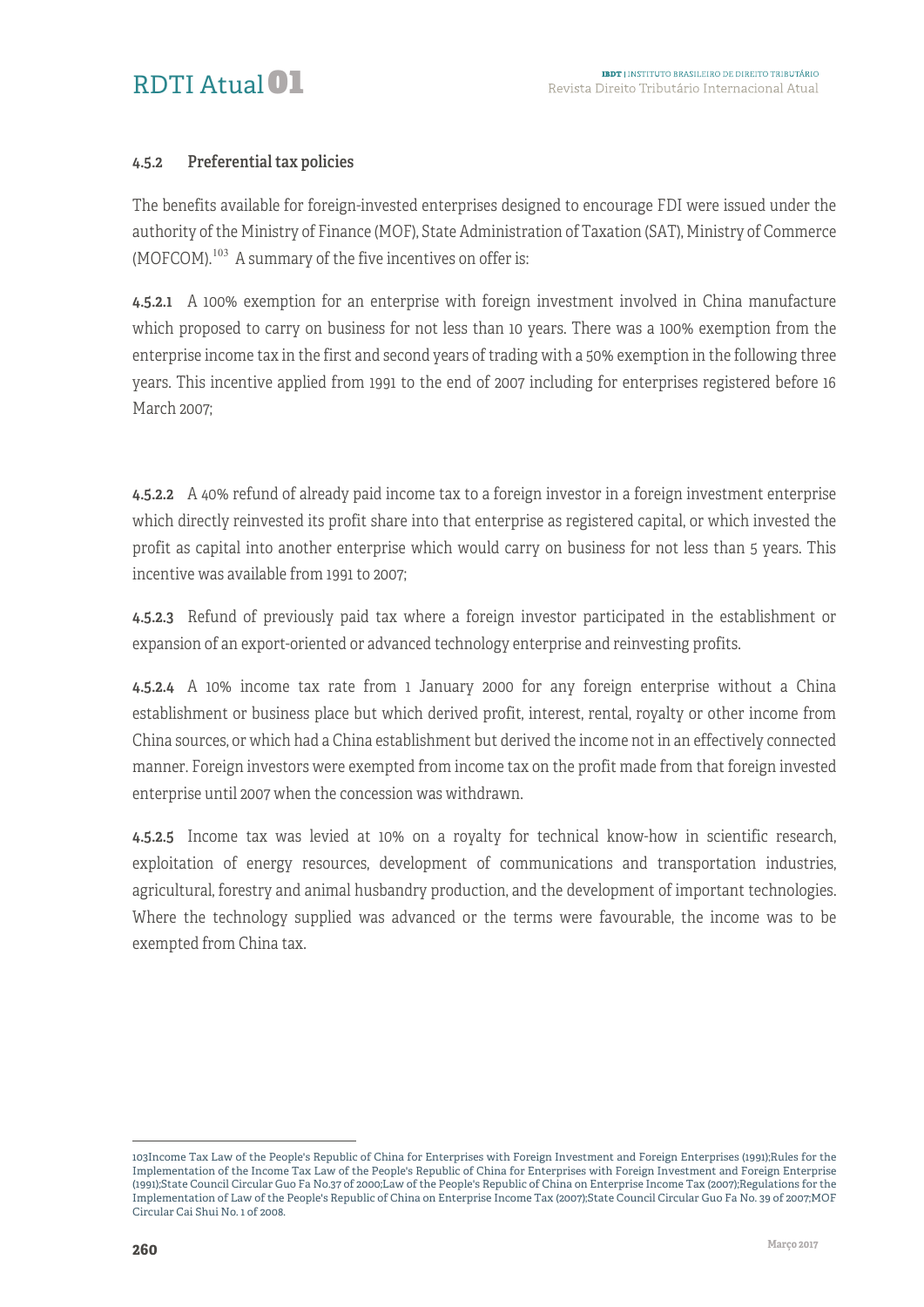4.5.3 Preferential tax policies designed to encourage FDI, available for foreign-invested export enterprises, were issued under the authority of MOF, SAT, MOFCOM.<sup>104</sup> The tax rate for these businesses was reduced to 50% of the normal tax rate specified in the Income Tax Law for an export-oriented foreigninvested enterprise i.e. where 70% or more of the total export value was exported. If an enterprise which met the 70% turnover test was located in an SEZ (or in an economic and technological development zone) then the already 15% enterprise income tax rate, would be further reduce to 10%.

These concessions were available from 1991 to 2007.

Preferential tax policies were also available for foreign invested advanced technology enterprises designed to encourage high and new technology industrial development and also to enhance the technology progress. The concessions were issued under the authority of MOF,<sup>105</sup> SAT, MOFCOM, Ministry of Science and Technology (MOST).

Qualifying enterprises were entitled to an additional three year exemption or reduction extension but the reduction was limited to a 50% reduction and applied for the period 1991 to the end of 2007.

#### 4.5.5 Summary

From these examples, the WTO impact in shaping China's corporate income tax is evident with the notified concessions being reduced/withdrawn within the 7 year transformation period.

#### Annex V11(b) Membership

China is not an Annex VII (b) Member of the SCM. This means that it is required to phase them over the prescribed period. While it is unclear whether each of the notified preferences were breaches of the Agreements, China notified the WTO Secretariat and removed the majority by 1 January 2008 when it merged its domestic and foreign tax laws.

#### 4.7 South Africa:

#### 4.7.1 Background

SA's interrelationship with the WTO is different from that of other BRICS in that while it is a WTO member in its own right the TPRM focusses on it as a member of SACU.<sup>106</sup>

1

<sup>104</sup>Income Tax Law of the People's Republic of China for Enterprises with Foreign Investment and Foreign Enterprises (1991); Rules for the Implementation of the Income Tax Law of the People's Republic of China for Enterprises with Foreign Investment and Foreign Enterprises (1991);Law of the People's Republic of China on Enterprise Income Tax (2007);Regulations for the Implementation of Law of the People's Republic of China on Enterprise Income Tax (2007);MOF Circular Cai Shui No. 1 of 2008.

<sup>105</sup>Rules for the Implementation of the Income Tax Law of the People's Republic of China for Enterprises with Foreign Investment and Foreign Enterprise (1991);Regulations for the Implementation of Law of the People's Republic of China on Enterprise Income Tax (2007). 106Southern African Customs Union, which has as members Botswana, Lesotho, Swaziland, Namibia and South Africa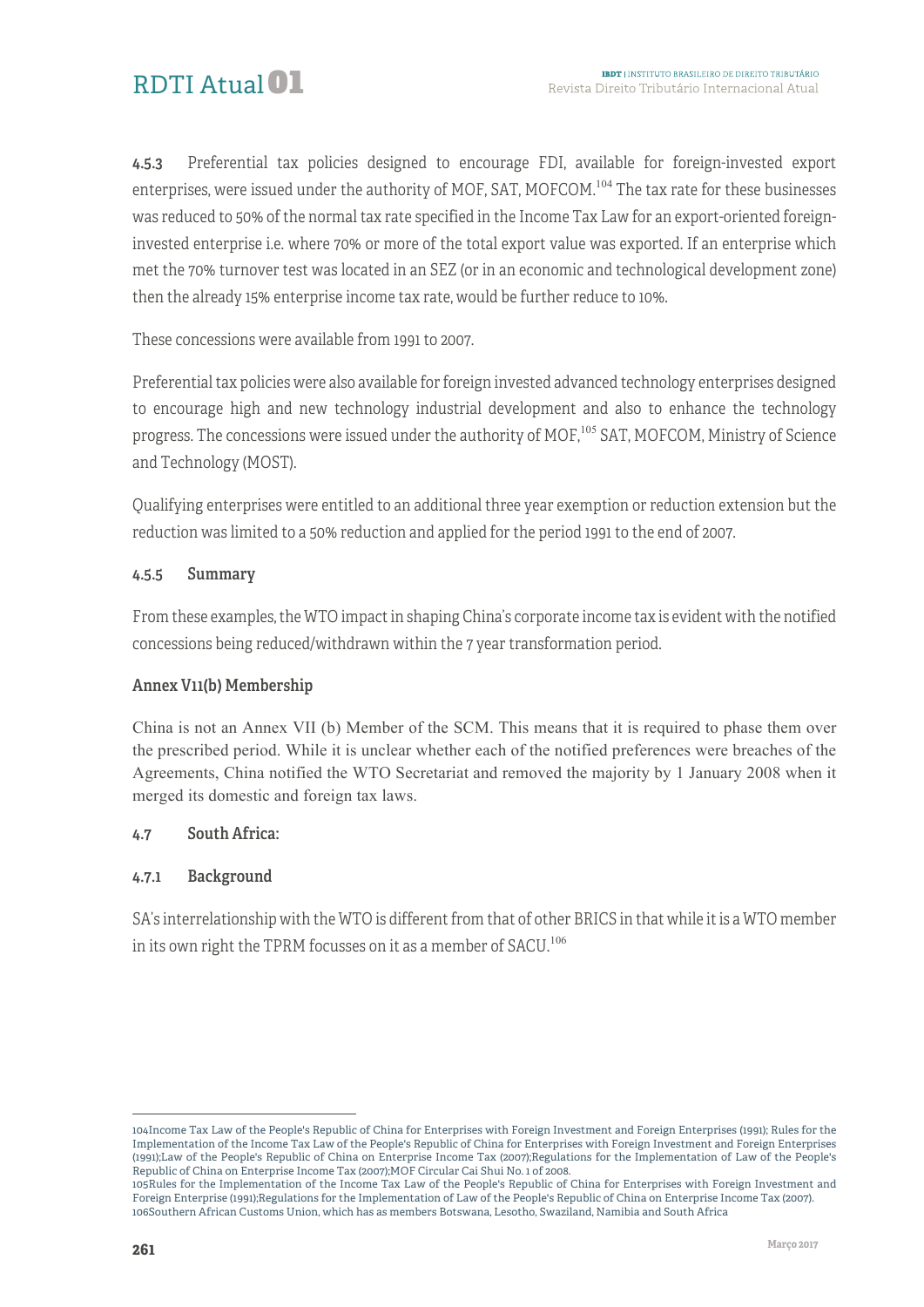#### 4.7.2 Notifications

SA has confirmed its incentives are a key policy instrument.<sup>107</sup> It offers duty and tax exemptions to attract FDI and to direct the trading pattern of its resident businesses. The incentives continue to promote industrialization, develop export-oriented industries, and to assist SMEs and the formerly disadvantaged population. Some incentives are subject to local-content requirements and are contingent on export performance.

SA has notified the Committee on Agriculture that it provided no export subsidies during the period 2002- 2005<sup>108</sup> and in 2003, notified the WTO that it did not maintain any specific subsidies or any subsidy which increased exports or aimed to reduce imports.<sup>109</sup>

#### Conclusion

The significance to the BRICS corporate tax systems of their notifications is clear. From Brazil's accelerated depreciation and tax credits, to China which notified its foreign tax law in 2001 and then repealed it in 2008 and onto Russia which notified significant tax laws and its SEZ's at Accession in 2012 to India which while making some notifications has relied upon its status of being an Appendix VII(b) country to avoid having to change its law to remove the subsidies. All this information has shone a light on the subsidies and is giving rise to changes in the taxation system.

### V. DISPUTES

#### 5.1 Introduction

Other than China, the BRICS have not been subject to requests for consultations under any of the WTO Agreements in connection with direct taxation. They have however joined other disputes as a third party against, or in support of another country.

This does not mean that they have a good record of avoiding WTO breaches but it more likely means they are still substantially benefitting from transitional period relief, or in the case of Russia, accession was only complete in 2012.

The individual BRICS' positions in disputes are:

<sup>1</sup> 107SACU-South Africa WT/TPR/S/222/ZAF/Rev.1 Page 295 108G/AG/N/ZAF/66, 8 September 2008 109 G/SCM/N/95/ZAF, 12 August 2003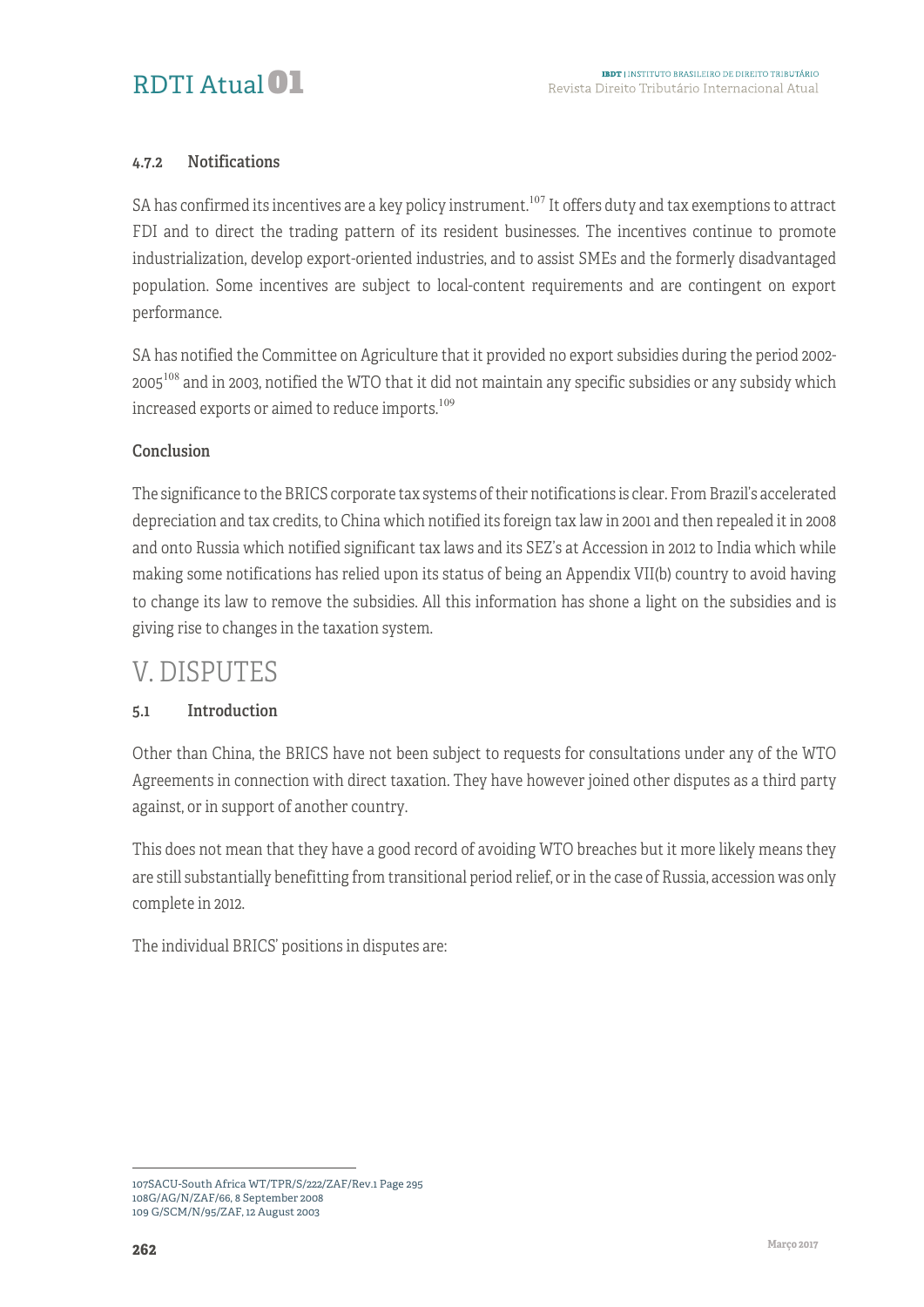### RDTI Atual<sup>01</sup>

#### 5.2 Brazil:

#### 5.2.1 Disputes

Brazil has lodged 26 complaints against other countries and is a respondent in 14 cases and has joined as a third party in 76 cases. While Brazil has not received any request for consultations in connection with any breach traceable to a direct tax problem, it has joined two direct tax disputes against the US, the first where US<sup>110</sup> provided a "foreign sales corporation" ("FSC") relief to Boeing and the second where State, Local and Federal tax incentives and other financial contributions were provided to Boeing on the production of a new aircraft. Brazil is also likely to join as a third party in a dispute between Panama and the Argentine.<sup>111</sup>

.

#### 5.2.2 The EC complaints against the US which Brazil112 Joined

In November 1997, the EC complained that the US imported products were treated less favourably than the US originated products because the FSC provisions were in breach of the US's obligations under GATT 1994 ( i.e. Article XVI) and also under the SCM ( Article 3(1)(a)).

Specifically, the EC argued the US had granted Boeing exemptions from US corporate income tax on both the portion of income arising from exports earned by a US subsidiary of Boeing and also on the dividends distributed to the United States parent company from that income.

Brazil benefitted from joining as a third party because it became entitled to receive copies of all submissions made to the Panel by the Parties upto the first meeting of the Panel<sup>113</sup> and also a right to be heard in the Consultations. At the Panel meeting on 17 May 2006, the US reported that on 11 May 2006, the US Congress had repealed the "grandfather" provisions of the American Jobs Creation Act settling that part of the dispute but the ETI Act continued to be subject to compliance proceedings.

<sup>1</sup> 110DISPUTE DS108 and Brazil intervening might have been due to Canada's request for consultation with Brazil over an interest financing benefit provided by Brazil to non-residents purchasing Brazil manufactured aircraft, See WTO WT/DS46/1 G/SCM/D3/1, 21 June 1996 111WT/DS453/1, G/L/1019 and S/L/396 published on 19 December 2012

<sup>112</sup>Brazil joined the first Boeing dispute in 20 July 2005

<sup>113</sup>WTO Appellate Body, Reports and Awards, 1995-2010, Fourth Edition, Complied by the Appellate Body Secretariat, published Cambridge University Press, p 1034/5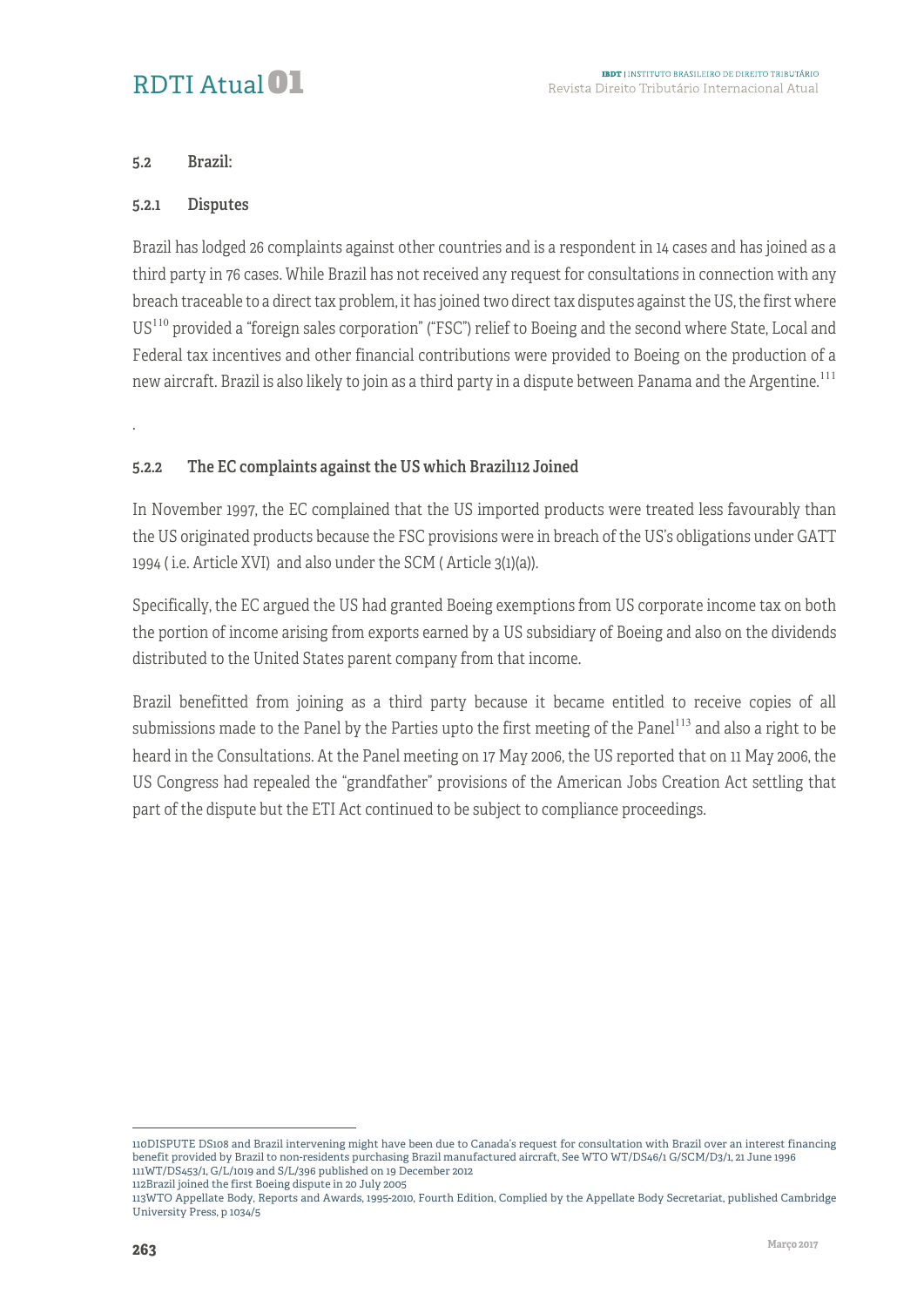The provision of benefits to a US large scale aircraft manufacturer was again was raised in 2004<sup>114</sup> by the EC and once again Brazil joined as a third party. Unlike the earlier case, this time the taxes were Federal, State and City and the EU argued the US had breached the SCM. The EC complained about<sup>115</sup> many taxes and benefits including the incentives package provided Washington State for the Boeing 7E7 production; the financial incentive package, including preferential bond financing, for the Boeing 7E7 production provided by the State of Kansas; the tax incentives, relocation assistance, development grant, rental-free headquarters for Boeing corporate and a relocation allowance granted by the State of Illinois and City of Chicago and the FSC/ETI subsidies which had previously been held a specific subsidy by the Panel and Appellate bodies and finally the research and experimentation tax credits.

The EC considered these measures to be inconsistent with the obligations of the US because in each instance there was a financial contribution by the US, State or Local government.

The complaint was heard by a Panel which found partly for the US and partly for the EU with both Members appealing the matter was heard by an Appellate Body which reported in March 2011. With both Members appealing that report a further appeal was heard with a decision tabled in March 2012 and the US notified the decision to accept in April 2012. The US failed to implement the decision so the EU commenced Compliance proceedings with the Panel advising its expected date of the decision in the first half of 2014.<sup>116</sup>

#### 5.2.3 The Complaint by Canada against Brazil

Brazil provided low cost financing to purchasers of Brazilian made aircraft. On 18 June 1996, Canada requested consultations<sup>117</sup> with Brazil in respect of Article 4 of SCM and under Article 4 of the Understanding on Rules and Procedures Governing the Settlement of Disputes, regarding the export subsidies granted under the Brazilian PROEX financing scheme for foreign purchasers of Brazil's Embraer aircraft.

PROEX was an interest rate scheme for foreign purchasers of Embraer aircraft where interest rate subsidies between 3.5 and 3.8% pa for ten years were made available to reduce the cost of borrowing. With the subsidy, the foreign purchaser's credit cost was less than would be levied commercial lenders or by export credit agencies.

The Panel concluded<sup>118</sup> that the PROEX payments were subsidies within the meaning of Article 1 of the SCM Agreement and because they were contingent upon export performance within the meaning of Article 3.1(a) of that Agreement they were prohibited.

<sup>1</sup> 114WTO WT/DS317/1 G/L/698 G/SCM/D63/1 12 October 2004, Dispute DS317 which merged into Dispute DS353

<sup>115</sup>Articles 3.1 (a) and (b) and 3.2 of the SCM Agreement;(2) Article 5 (a) and (c) of the SCM Agreement; (3) Article 6.3(a), (b), and (c) of the SCM Agreement; (4) Article III:4 of the GATT 1994

<sup>116</sup>WT/DS353/23

<sup>117</sup>WT/DS46/1, G/SCM/D3/1, 21 June 1996 118Para 7.14 of the Panel Decision number WT/DS46/R, 14 April 1999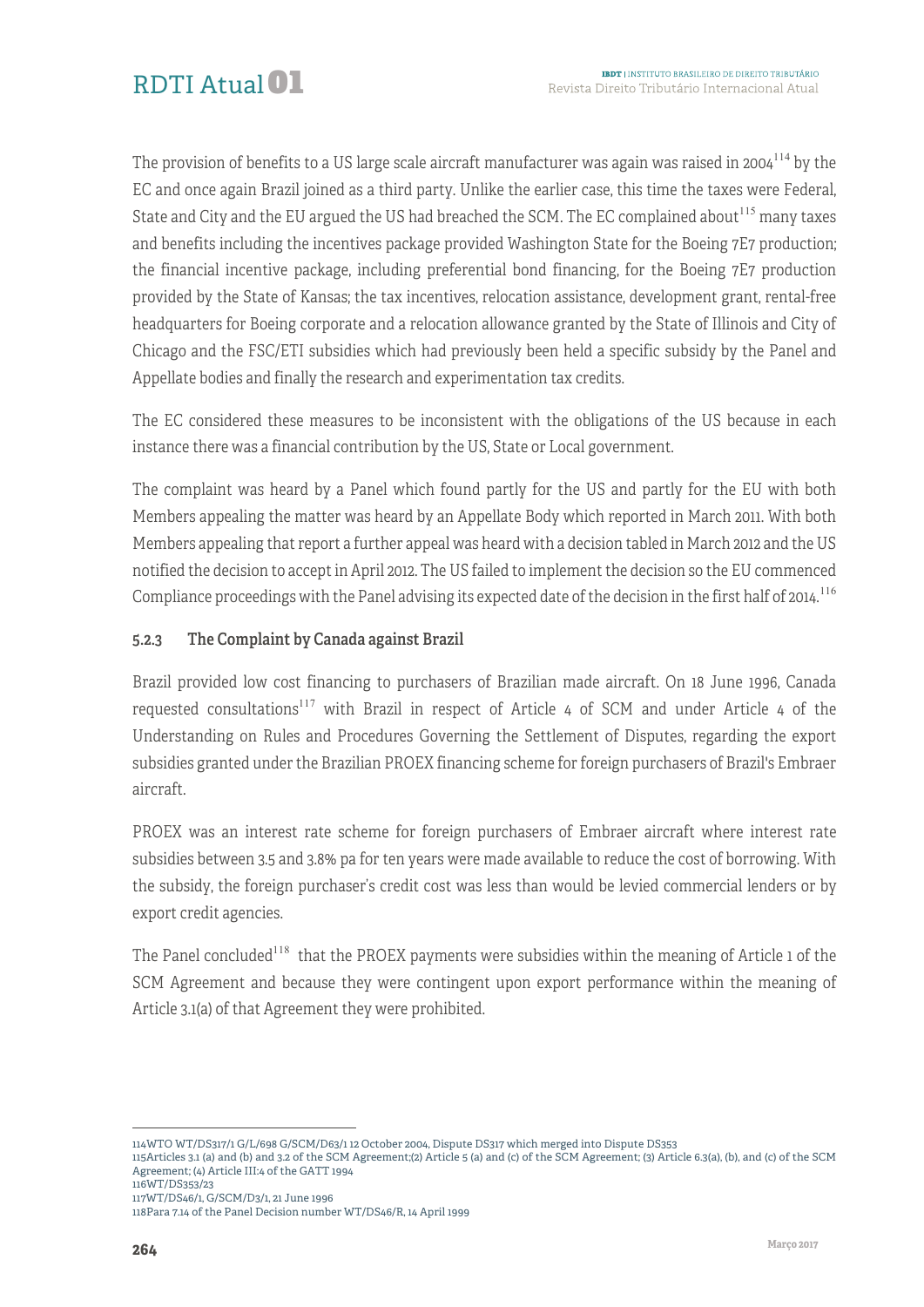#### 5.2.4 Panamanian Dispute against Argentina which Brazil may joined

Panama sought consultations<sup>119</sup> with Argentina because it believed the Argentine was in breach of the GATT 1994 and GATS with respect to measures applying to trade conducted with specified countries listed in Decree 1037/00<sup>120</sup> but not to others. Panama is included in the specified countries listing. The measures included the discriminatory assessment of profits  $\text{tax}^{121}$  depending upon the origin or the place of residence of the foreign services supplier.

At the time of writing, it is understood Brazil is considering intervening to support Argentina. Perhaps this is because Brazil does not wish for a precedent to be established which prevents a source country imposing differential rates of tax depending upon whether the lender or services supplier is resident in a low tax jurisdiction.

If Argentine should be required to amend its law then other countries with similar provisions (perhaps black lists<sup>122</sup>) may be very concerned as to whether they too will be required to amend their law.

#### 5.3 Russia:

#### 5.3.1 Disputes

Russia has not complained against any Member but has received 2 complaints and has joined in 8 cases as a third party. None of these cases has any direct tax relevance. The existence of such a small number of complaints is explained by Russia's recent (2012) WTO Accession.

#### 5.4 India:

#### 5.4.1 Disputes

While India has been the complainant in 21 cases and the respondent in 22 cases, none has a direct taxation feature. India has been a third party in 90 cases one of which was the 1996 EC/FSC dispute.<sup>123</sup>

#### 5.5 China:

#### 5.5.1 Disputes

China has been the complainant in 11 cases and the respondent in 31 cases, with perhaps the most important of the cases<sup>124</sup> being associated with the repeal of the China tax law for foreign corporations and its replacement with a law which does not contain the prohibited subsidies.

<sup>1</sup> 119WT/DS453/1, G/L/1019 and S/L/396 published on 19 December 2012

<sup>120</sup>Regulations to the Income/profits Tax Law ( ley de Impuesto a las Ganancias)

<sup>121</sup>Different presumed net profit percentages apply when interest or supplies were paid to foreign creditors based on their country of residence

<sup>122</sup>Article 110(10) of the Italian income Taxes Consolidated Code 123DISPUTE DS108

<sup>124</sup>DISPUTE DS358 WT/DS358/1 G/L/813 G/SCM/D74/1 G/TRIMS/D/25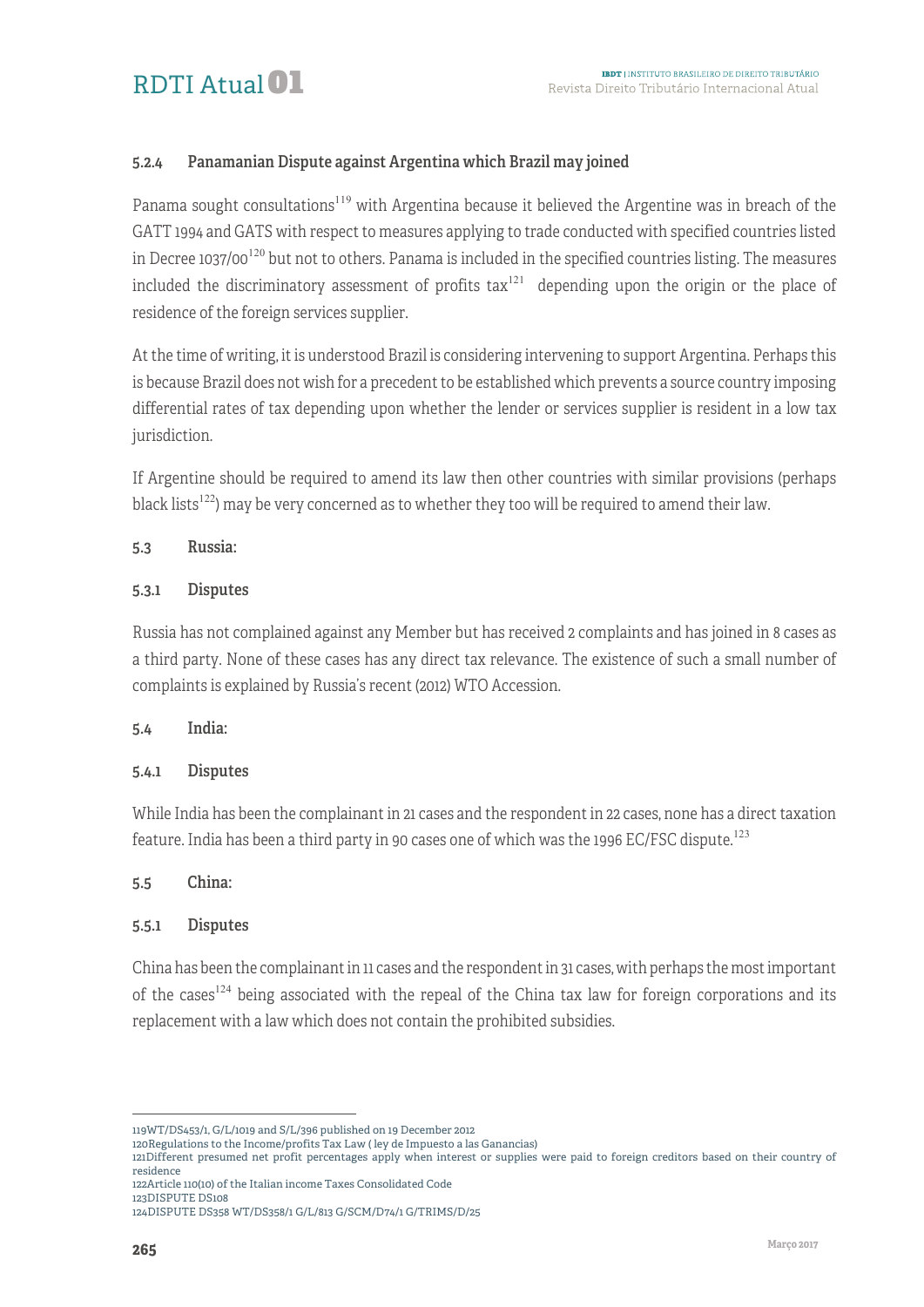

#### 5.5.1.1 Complaint from the US over "measures"

In February 2007, the US complained of "measures<sup>125</sup> which appeared to provide refunds, reductions or exemptions to China enterprises from taxes and other payments on the condition that those enterprises purchase domestic over imported goods, or on the condition those enterprises meet certain export performance criteria". These would be inconsistent with both Article 3 of SCM and Article III:4 of GATT 1994 and Article 2 of TRIMs . The US also complained the measures were inconsistent with China's obligations under its Accession Protocol.

Due to the importance of this case for this Paper, the detail is set out in Annex 1 but in summary and by way of illustration of the breadth of the complaint relevant to direct taxation, the measures were contained in SAT Circulars, Circulars from the MOF and SAT, Rules for the Implementation of the Income Tax Law on Enterprises with Foreign Investment and Foreign Enterprises, in Articles of the Income Tax Law of the People's Republic of China on Enterprises with Foreign Investment and Foreign Enterprises, in the Catalogue for the Guidance of Foreign Investment, in Provisions of the State Council on the Encouragement of Foreign Investment and the Catalogue for the Guidance of Foreign Investment Industries.

The US argued for the establishment of a Panel<sup>126</sup> but in December 2007, China and the US informed the DSB they had agreed a Memorandum of Understanding<sup>127</sup> to settle the dispute. The request for a Panel was seen by leading China WTO officials<sup>128</sup> as a tactic only because by that time China was preparing for the implementation of its new Foreign Enterprise Income tax law and there was no legal or commercial advantage to be obtained by the US in pursuing the Panel.

The interdependency of the decision to repeal the law and the settlement of the dispute is further evidence of the importance of the WTO in shaping China's corporate income tax laws.

With days of the US launching its complaint against China, Mexico also joined as a third party<sup>129</sup> and substantially copied the US reasons for the request for consultations.<sup>130</sup> The DSB established a Panel but on 7 February 2008, China and Mexico reached a settlement similar to that reached by China and the US.

128Wenhua JI and Cui HUANG, "China's Experience in Dealing with WTO Dispute Settlement: A Chinese Perspective, published in Journal of World Trade 45, no. 1 (2011): 1–37

<u>.</u>

<sup>125</sup> Described in more detail in the request for further consultations by the United States published on 2 May 2007 in WT/DS358/1/Add.1, G/L/813/Add.1, G/SCM/D74/1/Add.1, G/TRIMS/D/25/Add.1

<sup>126</sup>WT/DS358/13 13 July 2007

<sup>127</sup>WT/DS358/14, date 4 January 2008

<sup>129</sup>Dispute DS359 130WT/DS359/1 G/L/814 G/SCM/D75/1 G/TRIMS/D/26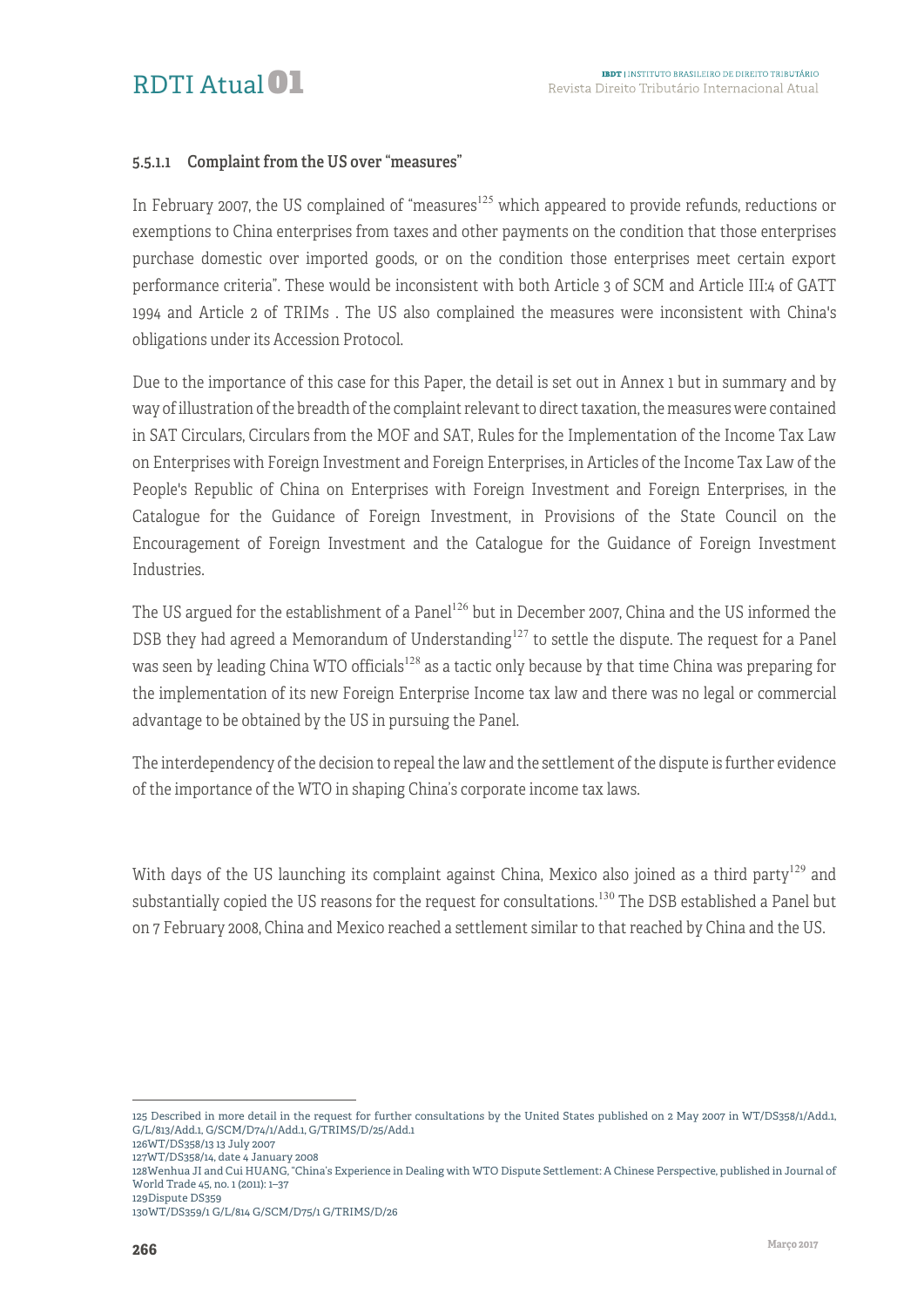

#### 5.5.1.2 Guatemala Measure

A third dispute<sup>131</sup> (currently in consultation) with a potential direct taxation<sup>132</sup> resonance commenced on 19 January 2009 when Guatemala complained that China had offered grants, loans and other incentives to enterprises in China because in its opinion, the grants, loans and other incentives reflected measures relating to the China World Top Brand Programme and the Chinese Famous Export Brand Programme.

Guatemala argued those grants, loans, and other incentives were contingent upon export performance and so were inconsistent with Article 3 of SCM and with China's obligations under its Accession Protocol. The parties have not yet published an understanding of how to resolve the dispute.

#### 5.6 South Africa:

#### 5.6.1 Disputes

No Member has complained about SA measures but SA has been the respondent in 4 cases, none directly covering a direct taxation matter.

1 131Dispute DS390

<sup>132</sup>On page 8 of the complaint under L-5 there is a reference to an Instrument issued by the Bureau of State tax WT/DS390/1 G/L/882 G/SCM/D83/1 G/AG/GEN/82 22 January 2009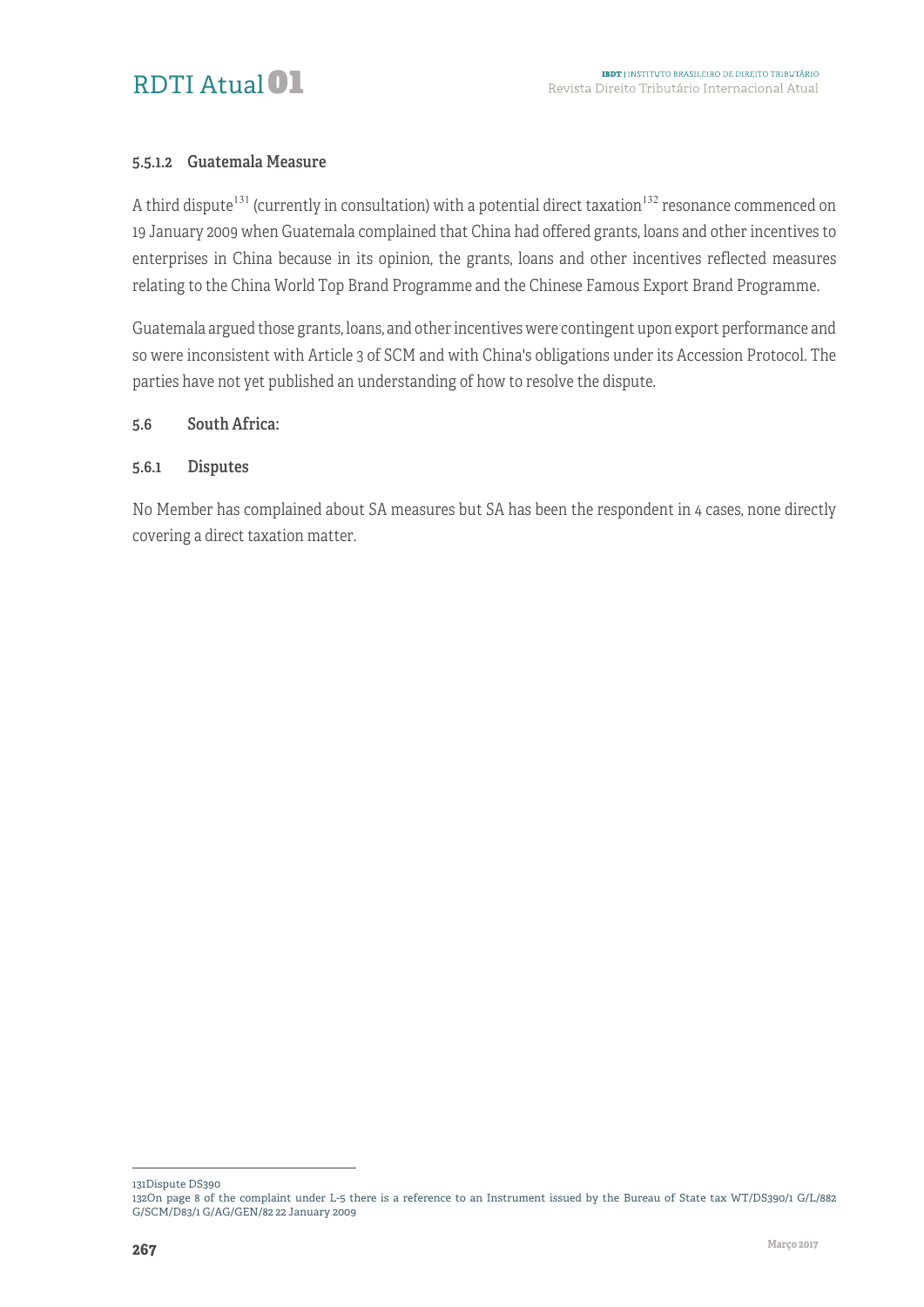# VI. CONCLUSION:

The additional Agreements and the formal dispute settlement procedure which became part of the WTO when it evolved out of GATT, gave little indication of the likely extent to which they could impact a country's corporate income tax rules or the relevance of corporate tax provisions to determining whether a breach had occurred. There also was little understanding of the impact which both notifications and the TPRM would have on transparency and the knowledge which a Member could use to base complaints against another Member.

An analysis of the Russian and Chinese Accession Agreements, and the range of complaints which the BRICS have become party to shows the ever growing importance of direct taxation to the creation of a level playing field in world trade, not just for goods, but also for services and intellectual property. The speed of those changes is in part determined by the length of the phase out period which itself is determined by whether the country is in transformation or covered by the Appendix VII exemption.

The disputes taken up by the DSB or by a Panel, evidence the growing significance which direct taxation has when a country is considering whether it should complain against another member.

Given the evolution of world trade and the interrelationship of the WTO and the OECD/UN objectives in freeing up world trade it seems most likely there will be an upward trend in the number of disputes with more obvious direct tax relevance in the future. Some may argue this will be exacerbated by the  $BEPS^{133}$ project but only time will tell if that is to be the case.

<sup>&</sup>lt;sup>-</sup> 133Under the auspices of the G20/OECD with an Action Plan to be implemented by 2015